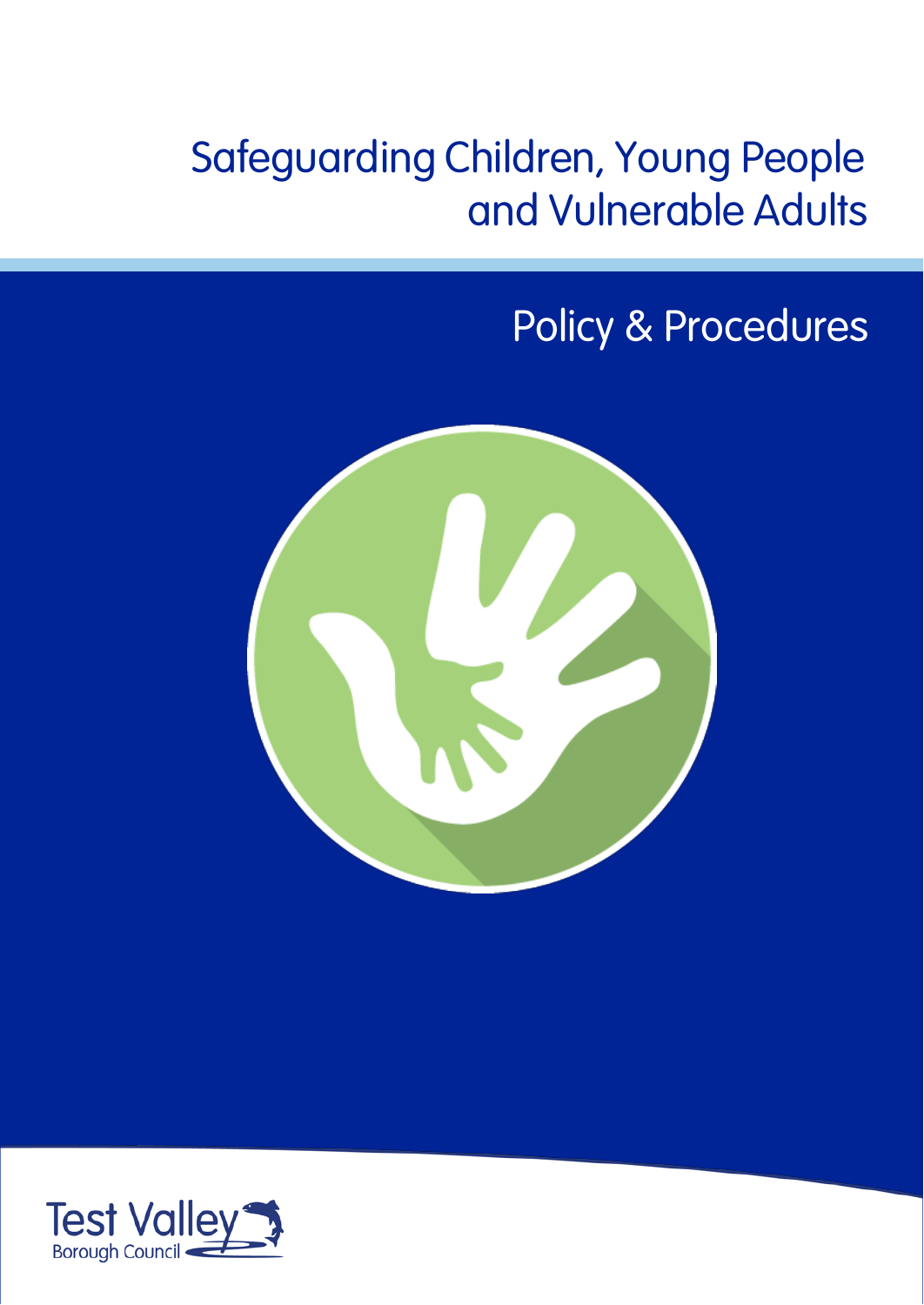**It is not up to you to decide whether a child or vulnerable adult is suffering harm as a result of abuse or neglect, but it is up to you to report any concerns as soon as possible**

### Index

- **1.** Introduction
- **2.** Policy statement
- **3.** Aim of Policy
- **4.** Scope of Policy
- **5.** Prevent
- **6.** Review
- **7.** Responsibilities
- **8.** Allegations against an employee or Member
- **9.** Funding and grants
- **10.**Hiring facilities
- **11.**Tendering and contracting out services
- **12.**Out of hours working
- **13.**Confidentiality
- **14.**Record keeping
- **15.**Complaints procedure
- **16.**Recruitment
- **17.**Training
- **18.**Safeguarding children
- **19.**Safeguarding vulnerable adults
- **20.**Procedures for safeguarding children and vulnerable adults
- **21.** Responding to allegations and suspicions of abuse to children and vulnerable adults
- **22.** Responding to suspicions that an employee may be abusing a child or vulnerable adult or not following the Code of Conduct.
- **23.** Code of Conduct and Good Practice
- **24.** Legislation and guidance
- **25.** Useful contacts
- **Appendix 1** Safeguarding Children and Vulnerable Adults Report Form
- **Appendix 2** Safeguarding flow charts for employees, Members, volunteers
- **Appendix 3** Serious Case Review Procedure
- **Appendix 4** Children out of School guidance
- **Appendix 5** Approach to threats of suicide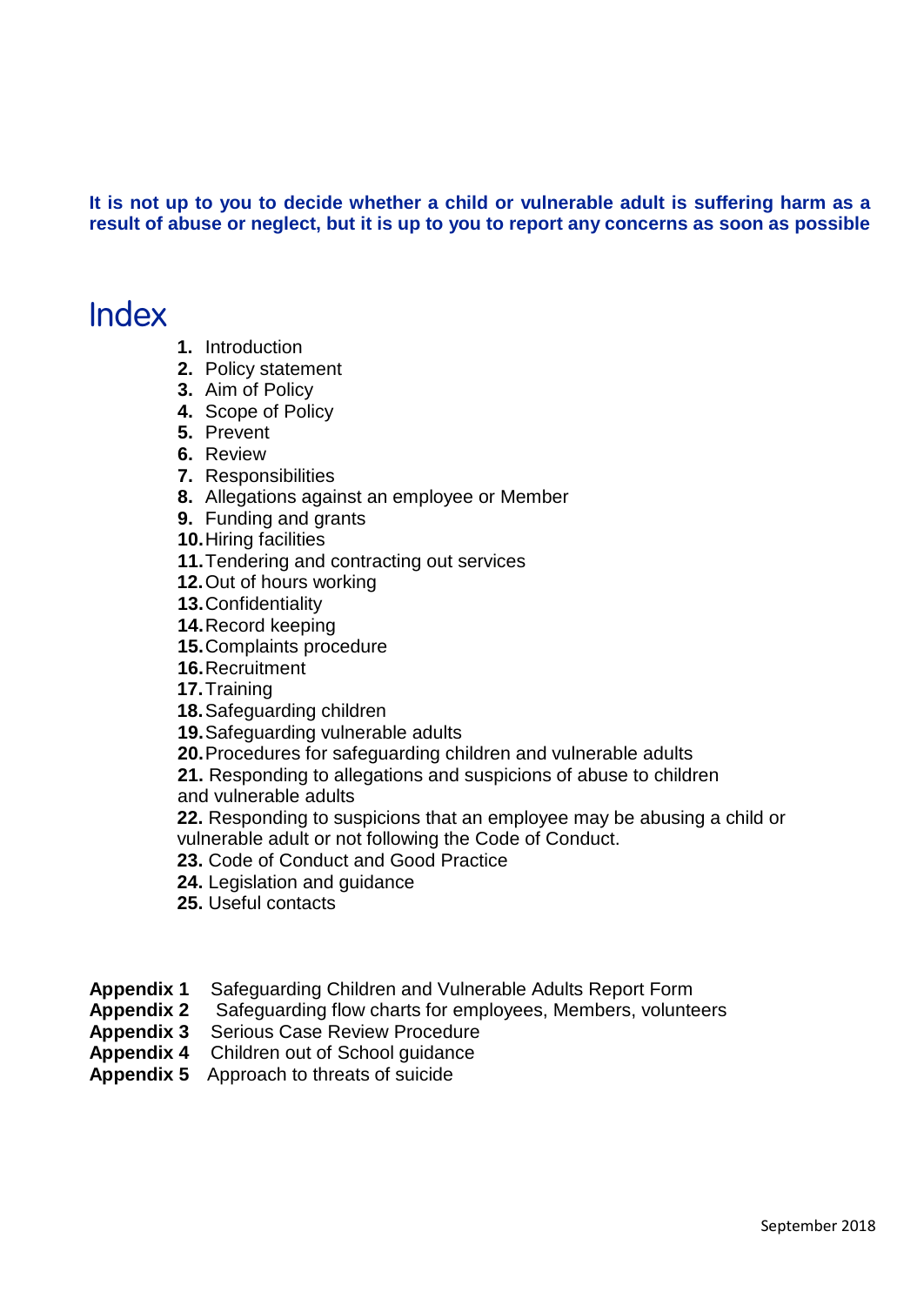# 1.Introduction

1.1 Test Valley Borough Council delivers a varied range of services and functions which can bring employees, Members and volunteers into contact with children or vulnerable adults. This could be either as the main part of their role or indirectly when they are carrying out their work such as during a home visit, working outdoors in a public space or seeing customers in a reception area.

1.2 Test Valley Borough Council recognises that we all have a responsibility to protect children and vulnerable adults and has developed a safeguarding policy which includes the Prevent duties, (Counter Terrorism & Security agenda) to ensure that effective practices are in place for all of the Councils' activities.

1.3 Test Valley Borough Council believes that all children, young people and vulnerable adults have the right to be safe, happy and healthy and deserve protection from abuse. The Council is committed to safeguarding from harm all children, young people and vulnerable adults using any of its services and involved in any of its activities, and to treat them with respect during their dealings with the Council.

1.4 This policy is written in accordance with The Children Act 2004, The Care Act 2014 and associated guidance.

## 2. Policy Statement

2.1 Test Valley Borough Council is committed to practices that protect children, young people and vulnerable adults from harm regardless of age, gender, disability, racial heritage, religious belief, sexual orientation or any other protected characteristic as covered by the Equality Act 2010. Employees, Members and volunteers accept and recognise their responsibilities to develop self awareness of the issues that cause children, young people and vulnerable adults harm.

## 3. Aim of the Policy

3.1The aims of the policy are to:

- Clarify the roles and responsibilities of all parties within the scope of the policy
- Support the promotion of a safe working environment and a culture of care in which the rights of all children, young people and vulnerable adults are protected and respected
- Promote procedures, codes of conduct and best practice in how employees, Members and volunteers interact with children, young people and vulnerable adults while providing Council services.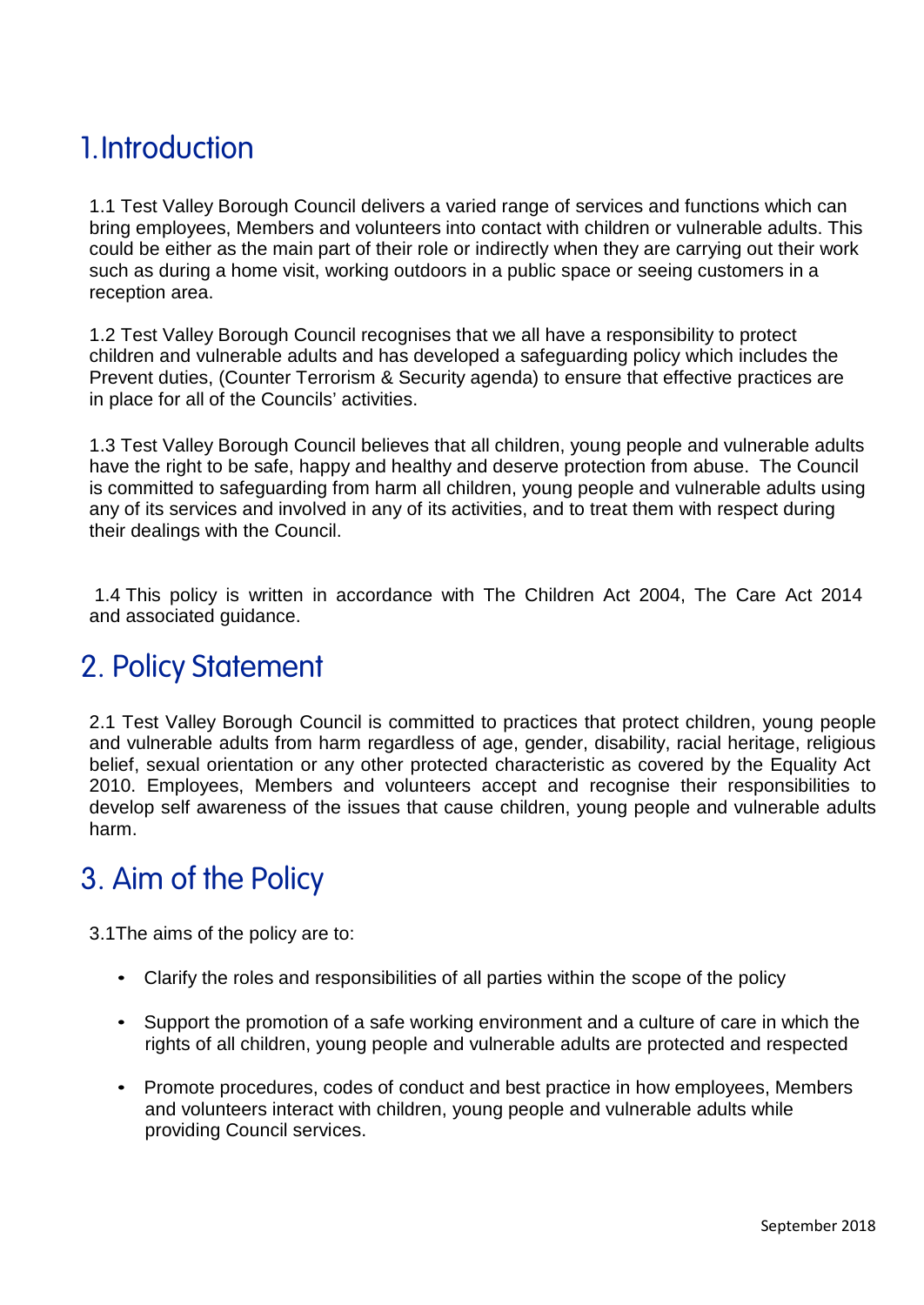- Develop clear guidance and procedures for those employees, Members and volunteers working with children, young people and vulnerable adults and ensure through training and support that they are aware of these and are able to implement them
- Provide a framework for developing partnerships with appropriate external bodies' e.g. Hampshire Safeguarding Children Board and Hampshire Safeguarding Adults Board to ensure that the policy continues to reflect legal and best practice requirements in respect of the responsibility of care of children, young people and vulnerable adults
- Enable information sharing about safeguarding concerns with relevant agencies and involving parents/carers and children, young people and vulnerable adults appropriately.
- Support the procedures for the safe recruitment of employees, Members and volunteers in accordance with relevant legislation and guidance.
- Provide effective management for employees and volunteers through supervision, support and training.

## 4. Scope of Policy

4.1The policy is in respect of the Council's responsibility towards:

- Children and young people legally defined as any person under the age of 18 including unborn children. From this point the terms child or children will be used to refer to this group. (The Children Act 2004)
- The Care Act 2014 refers to an 'adult at risk' of abuse or neglect with care and support needs however for the purpose of this policy we will retain the term vulnerable adult.
- The employees of the Council who will come into contact with children or vulnerable adults during the course of their work.
- Members of the Borough Council when on Council business.
- Volunteers who are performing a task or duty at the request of, or on behalf of, Test Valley Borough Council.
- Contractors when carrying out work on behalf of Test Valley Borough Council.
- The term 'parent/ carer' is used throughout as a generic term to represent parents, carers and guardians for both children and vulnerable adults.
- The policy covers all functions and services of the Council.
- 4.2 Child Protection is defined as: (The Children Act 2004)
	- Protecting individual children identified as either suffering, or likely to suffer, significant harm as a result of abuse or neglect.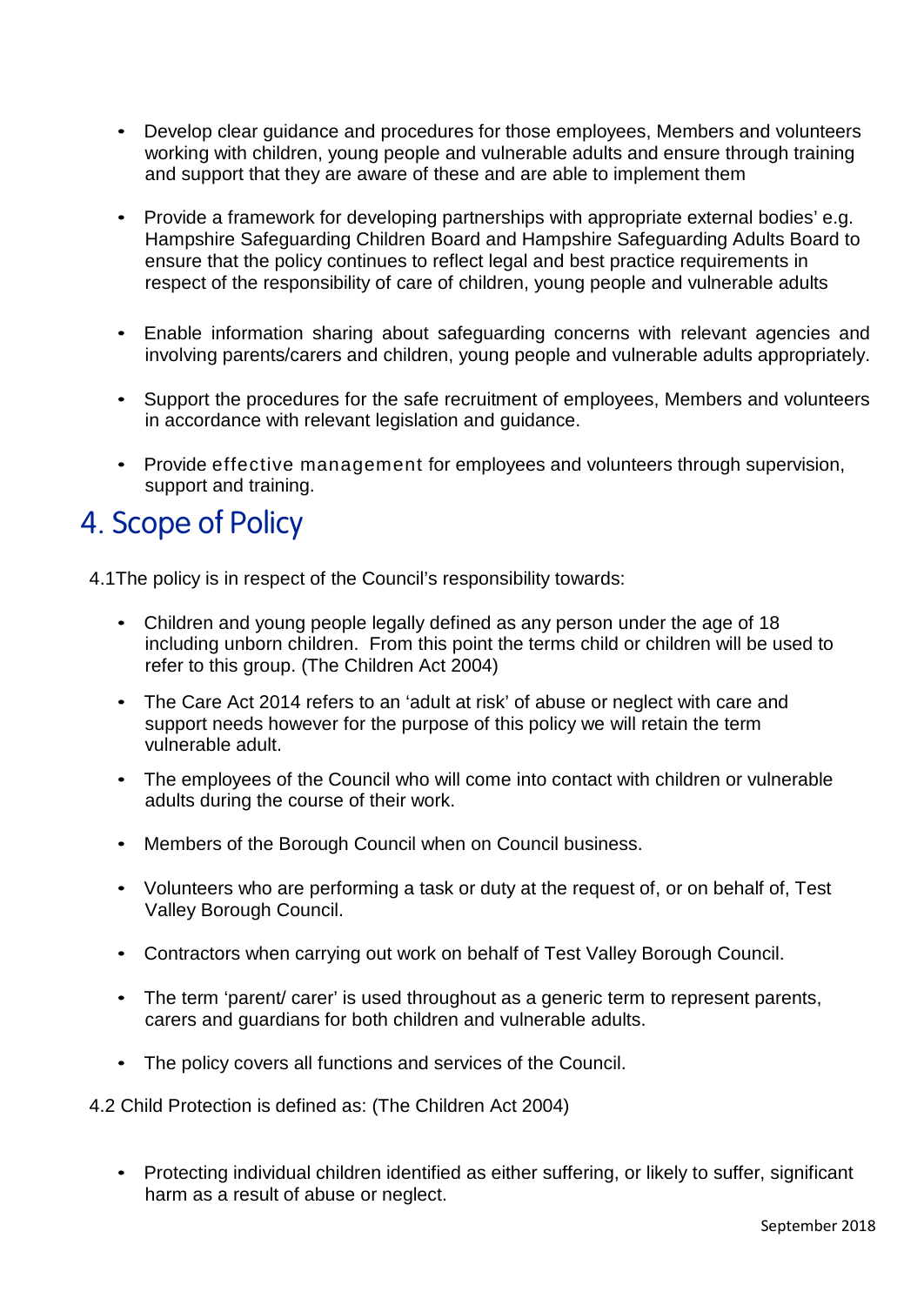4.3 Safeguarding and promoting the welfare of children and young people is defined as:

- Protecting children from maltreatment
- Preventing impairment of childrens' health or development
- Ensuring that children are growing up and living in circumstances consistent with the provision of safe and effective care
- Undertaking that role so as to enable those children to have optimum life chances

4.4 It is also important to recognise that in providing services, the Council is not acting in loco parentis (in place of the parent)

4.5 Adult Safeguarding is defined as: (The Care Act 2014)

An adult at risk has:

- needs for care and support (whether the LA are meeting these or not)
- is experiencing, or at risk of abuse or neglect  **and**
- as a result of these needs is unable to protect themselves against the abuse or neglect or risk of it.

4.6 This policy is to be used in conjunction with the Borough's

- Equal Opportunities Policy
- Dignity at Work Policy
- Complaints Procedure
- Disciplinary Policy
- Council's Confidential Reporting Code for Employees.
- Vulnerable Persons Protocol (Housing, Health and Communities)
- Data Protection Compliance Policy on the use of photographs and videos.
- Use of IT and Social Media Policy
- Health and Safety (Lone Working)
- Contract Standing Orders
- Recruitment Policy
- Disclosure and Barring, Criminal Records Check procedure (revised 2013)
- Test Valley Borough Council Prevent Action Plan

Test Valley Borough Council is committed to regularly reviewing its policies and good practice.

### 5. Prevent

5.1 Prevent is a requirement of the Counter Terrorism & Security Act 2015 and places a duty on specified authorities in the exercise of their functions to have due regard to the need to prevent people from being drawn into extremism and terrorism. In accordance with guidance, Prevent is included as part of our responsibilities to safeguard vulnerable groups and when using this policy should be considered in the same context as any other safeguarding concern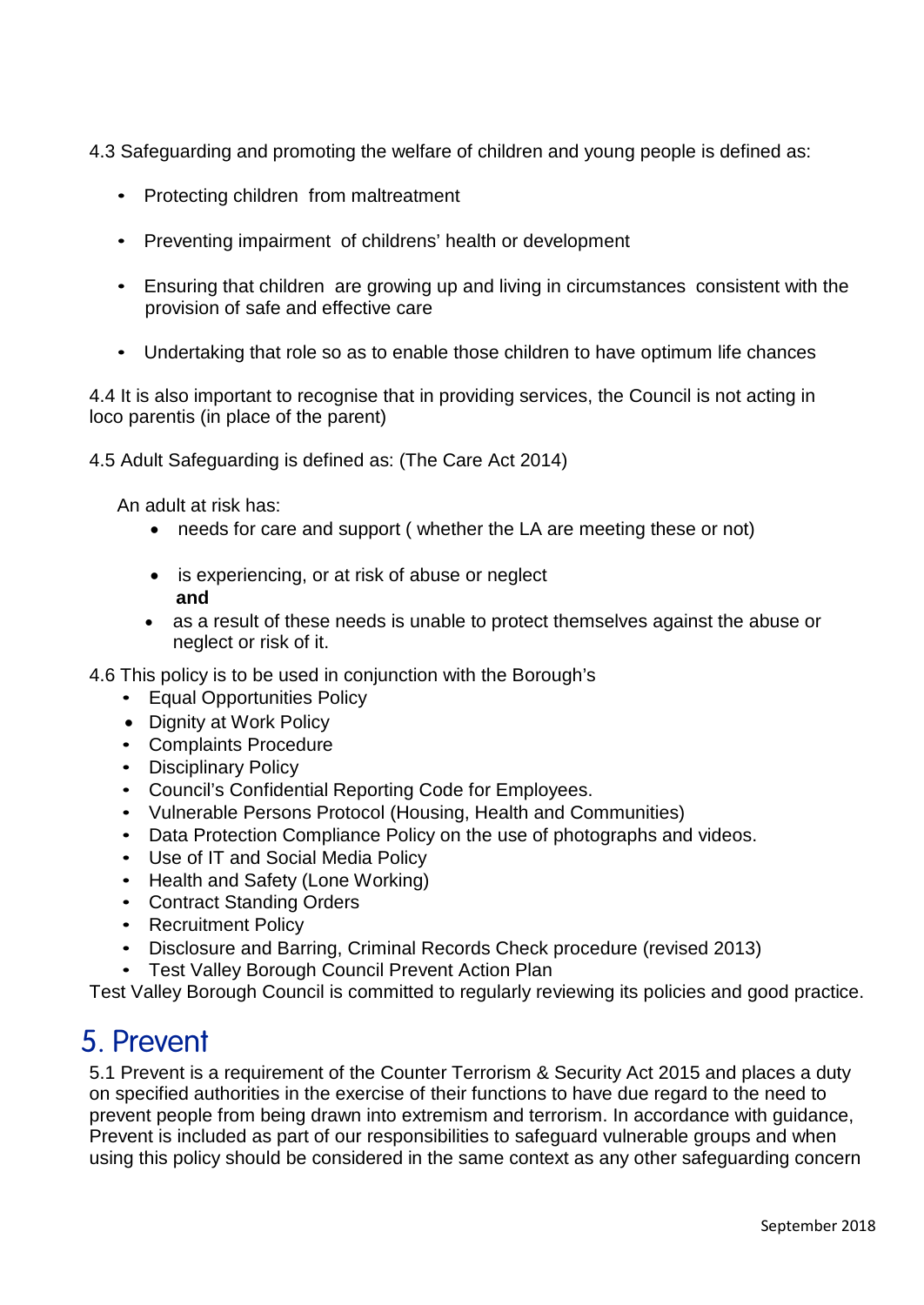5.2 Extremist are known to target vulnerable children, young people and adults to radicalise them to their ideology.

5.3 Radicalisation is usually a process not an event. During that process, behaviors as well as opinions are likely to change. These changes may be apparent to the friends, families and work colleagues of the person concerned and may include a change of ideology and beliefs held, appearance, language used, peer groups and interests

5.4 Test Valley Borough Council is a specified authority and are required to put in place an action plan covering our main responsibilities which include:

- Training of staff to have an understanding of Prevent
- Ensure our Council owned venues are not used by extremists to disseminate views
- Ensure organisations we work with are not engaged in extremism
- Report any concerns via the agreed reporting procedure which in Hampshire will follow the same process as use to report safeguarding concerns into the Multi-agency Safeguarding Hub.
- Feed into Channel Panel as required which a multi-agency approach to identify and provide voluntary support to individuals who are at risk of being drawn into terrorism.

### 6. Review

6.1 This policy and associated guidance will be reviewed annually or whenever there is a change in the related legislation. This will ensure the document is fit for purpose and up to date and compliant with our Section 11 duties of the Children Act 2004 and any other relevant legislation

## 7. Responsibilities

7.1 Responsibility for the implementation of this policy lies at all levels of the Council. We have a duty to comply with and take part in any multi-agency safeguarding arrangements put in place with regards the vulnerable groups we are working with such as attendance at statutory protection conferences.

**7.2 Cabinet** are responsible for ensuring that the Council has a policy, which adequately provides protection for children and vulnerable adults in receipt of its services and for the regular review of this policy in the light of changes to legislation.

**7.3 Members** are responsible for ensuring that they are familiar with and understand the policies and procedures relating to their role which may bring them into contact with children and vulnerable adults either directly or indirectly and raise any concerns appropriately.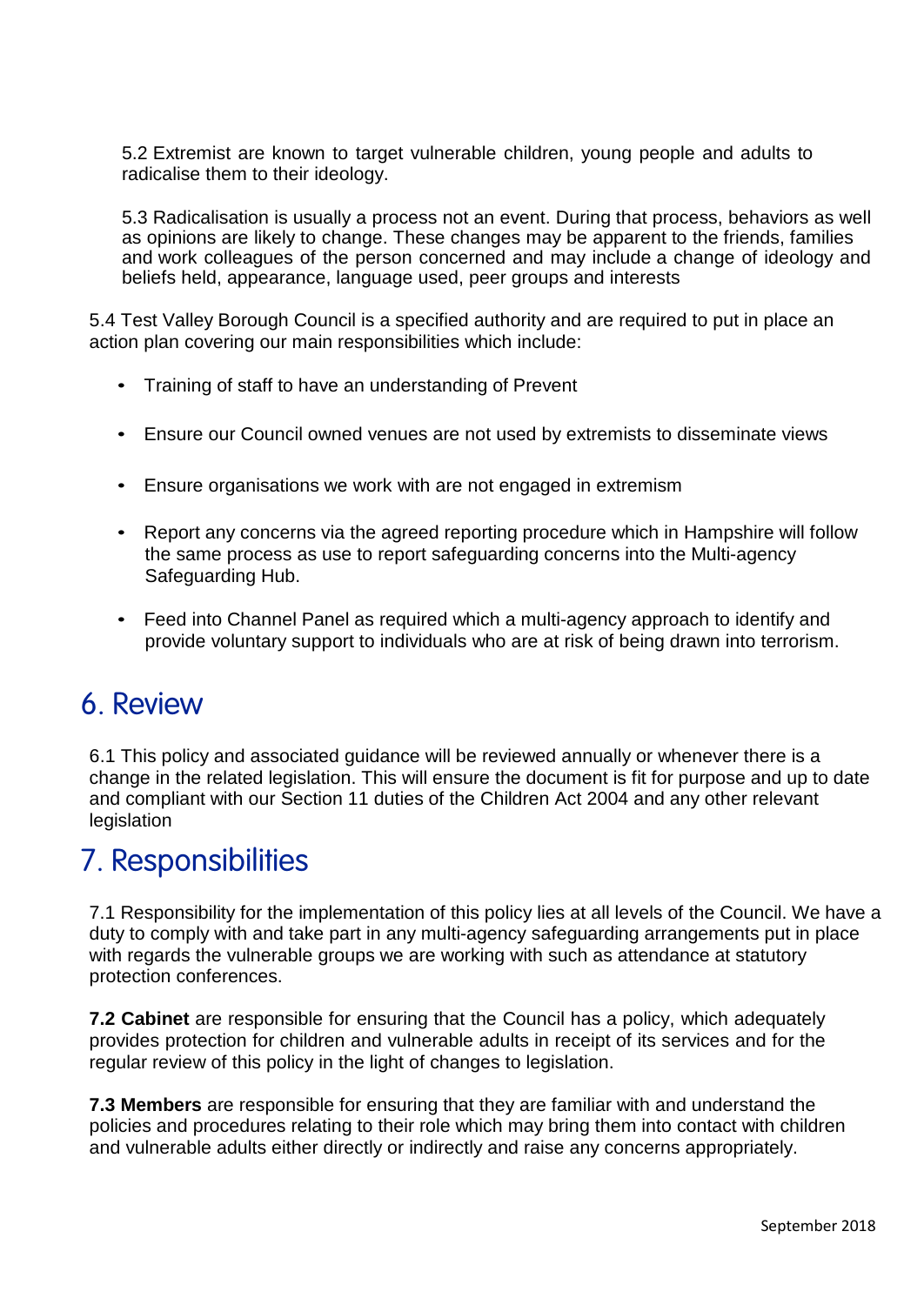**7.4 Heads of Service** are responsible for assisting HR and other related officers in performing their safeguarding functions primarily around:

- Identifying those services and posts that are likely to have an involvement with children and vulnerable adults.
- Ensuring that employees whose duties will involve contact with children or vulnerable adults are screened at the appropriate level and are appropriately qualified and/or trained in working with these groups.
- Ensuring that all necessary procedures and practices are in place to provide adequate protection both for children and vulnerable adults and also protection for the employees working with them.
- Ensuring that proper records are kept of any incidents occurring within their Service and that these are held securely and passed on to the Safeguarding Officer or the Monitoring Officer if the incident involves an employee.

#### **7.5 Human Resources Service** is responsible for:

- Working with Heads of Service in maintaining a record of those posts that are likely to work with children or vulnerable adults and identifying the level of involvement and the appropriate level of screening required.
- Ensuring that recruitment procedures are robust and that information pertinent to working with these groups is obtained during the recruitment procedure.
- Ensuring that all safeguarding and DBS checks are carried out at the level required in respect of every role identified involving contact with children and vulnerable adults.
- Ensuring that employees in contact with these groups are adequately trained and aware of their responsibilities in this area.
- Supporting Heads of Service in dealing with allegations of abuse or lack of care by staff.
- Referring any information about individuals who may pose a risk to the Disclosure and Barring Service.

#### **7.6 Employees:**

All employees and particularly those coming into contact with children and vulnerable adults are responsible for:

- Ensuring that they are familiar with and understand the policies and procedures relating to their work which brings them into contact with children and vulnerable adults either directly or indirectly and raise any concerns about their level of knowledge with their managers in order that this may be addressed.
- Treating all children and vulnerable adults they come into contact with while carrying out their work with respect.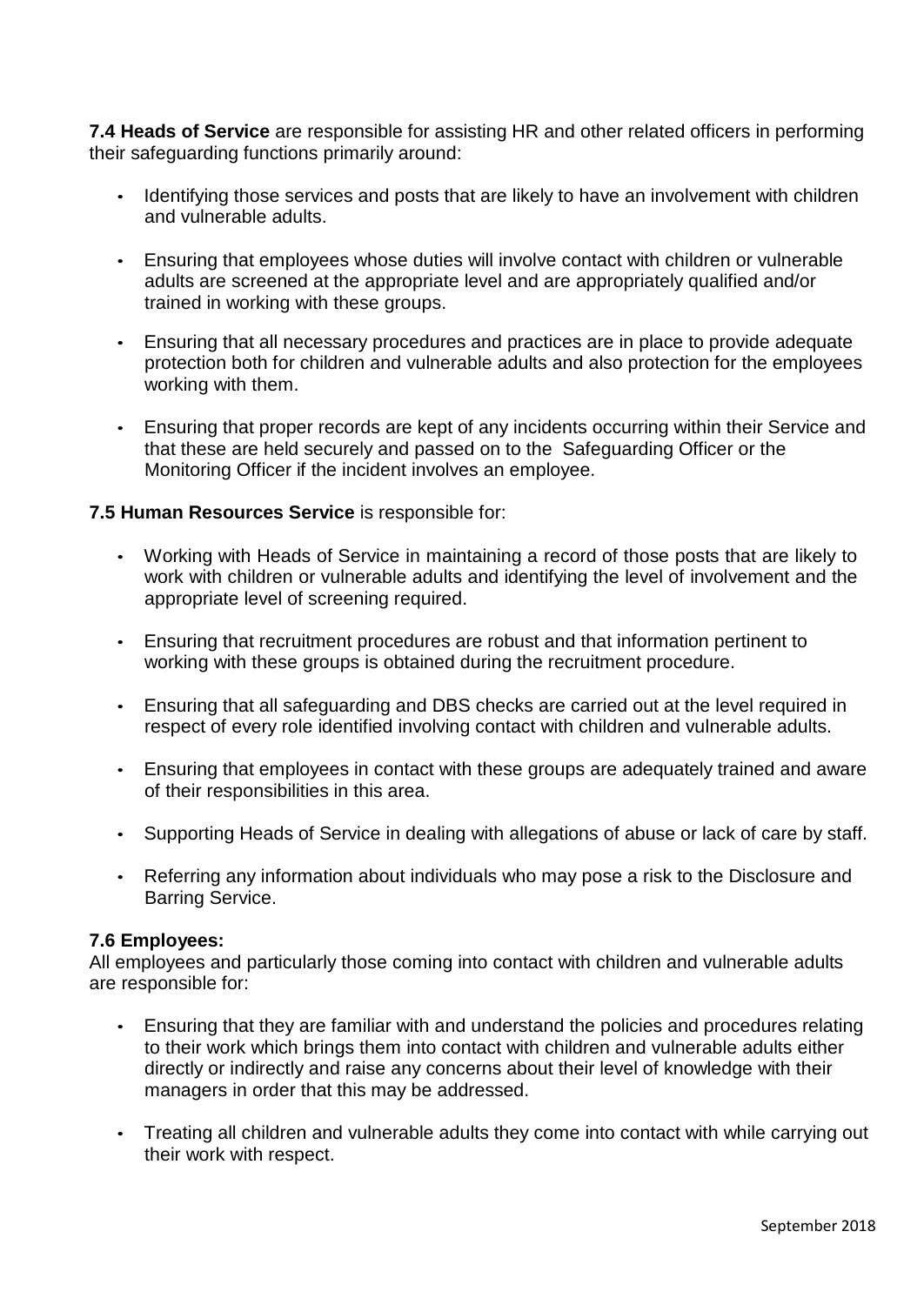• Reporting to their manager or the Safeguarding Officer any concerns they may have about abuse or a lack of care of children or vulnerable adults.

#### **7.7 The designated Safeguarding Officer has the responsibility to:**

- Provide advice and information relating to safeguarding concerns
- Receive and record information from employees, Members, volunteers, children, vulnerable adults or parents and carers who have safeguarding concerns.
- Assess the information promptly and carefully, clarifying or obtaining more information about the matter as appropriate.
- Consult initially with Childrens or Adult Services to test out any doubts or uncertainty about the concerns if required as soon as possible.
- Ensure a formal referral to a statutory agency or the police has been made without delay and ensure the proper transfer of information relating to dealings with children and vulnerable adults, where necessary.
- Ensure the Councils' safeguarding policies and procedures are up to date and compliant with legislation and guidance.
- Ensure appropriate training is available for employees, Members, and volunteers.
- Be responsible for ensuring any internal safeguarding allegations are reported to the Hampshire County Council Local Authority Designated Officer as appropriate and in accordance with Working Together guidelines
- Liaise with the Community Safety Manager who has a lead responsibility for Prevent as required.

7.8 The designated Safeguarding Officer should be aware of the local child and vulnerable adult protection networks, the role of the Hampshire Safeguarding Children Board and The Hampshire Safeguarding Adult Board and the existence of local safeguarding procedures. It is essential for the designated Safeguarding Officer to have received training in child protection and safeguarding vulnerable adults.

### 8. Allegations against employees or Members

8.1 Where there is an allegation against employees or Members concerning children or vulnerable adults in which it is alleged that an employee or Member has:

- Behaved in a way that has harmed, or may have harmed a child or vulnerable adult
- Possibly committed a criminal offence against, or related to, a child or vulnerable adult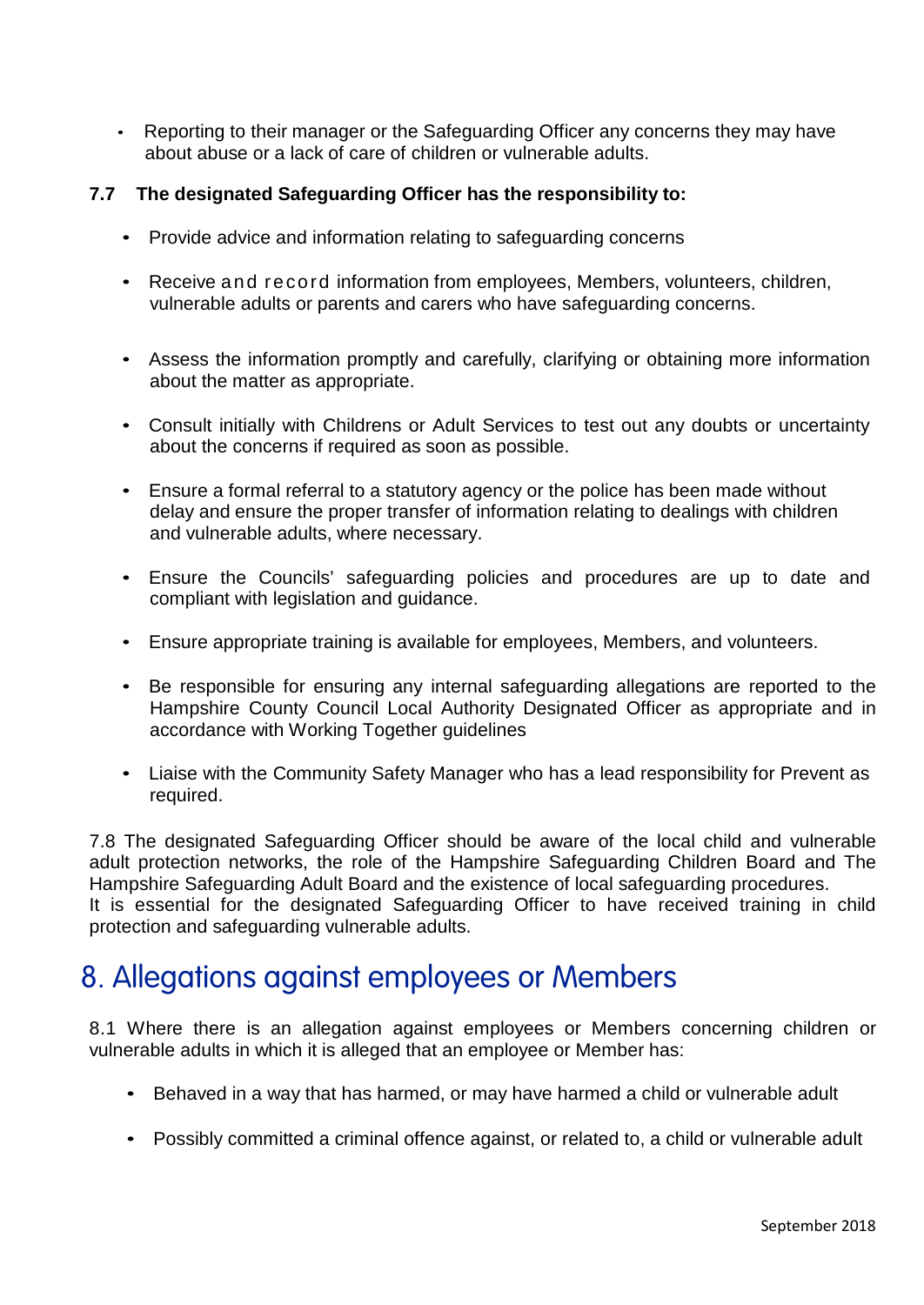• Behaved in a way that indicates they are unsuitable to work with children or vulnerable adults.

The following shall apply:

**8.2** The Human Resources Service will be responsible if the allegation concerns an employee and the normal employment procedures would apply.

**8.3** If the allegation relates to a Member, the Councils Monitoring Officer will be responsible in accordance with the normal procedures relating to an allegation of a failure to comply with the Member Code of Conduct.

**8.4** In each case it shall be the responsibility of the Human Resources Service or the Monitoring Officer, as appropriate, to make any required report to the Hampshire County Council Local Authority Designated Officer (LADO) for children or Designated Safeguarding Adult Officer for adults.

### 9. Funding and Grants

**9.1** Where organisations and groups that work with children or vulnerable adults apply to the Council for grant assistance, the granting of funds will be subject to a safeguarding policy being in place by the recipient organisation checked on application by a self declaration to this effect. Assurances that the organisation is not engaged in extremism are also required. Guidance for organisations or groups can be provided by the Safeguarding Officer on adopting a safeguarding policy if needed.

### 10. Hiring Facilities to Others

**10.1** Any hirer who provides activities for children must state this fact on the booking form and sign a self declaration that they are aware of safeguarding procedures or have their own safeguarding policy in place. The Test Valley Borough Council booking procedure includes a clause to prevent bookings from radical or extremist groups.

### 11.Tendering and Contracting out Services

**11.1** Any contractor or sub-contractors engaged by the Council in areas were workers are likely to come into contact with children or vulnerable adults, should have its own safeguarding policy in place or failing this, must comply with the terms of this policy.

**11.2** All new contracts let by the Council which involves services for children and vulnerable adults will include appropriate reference to complying with the policy and that evidence is requested at point of tender and then subsequently checked at periodic intervals.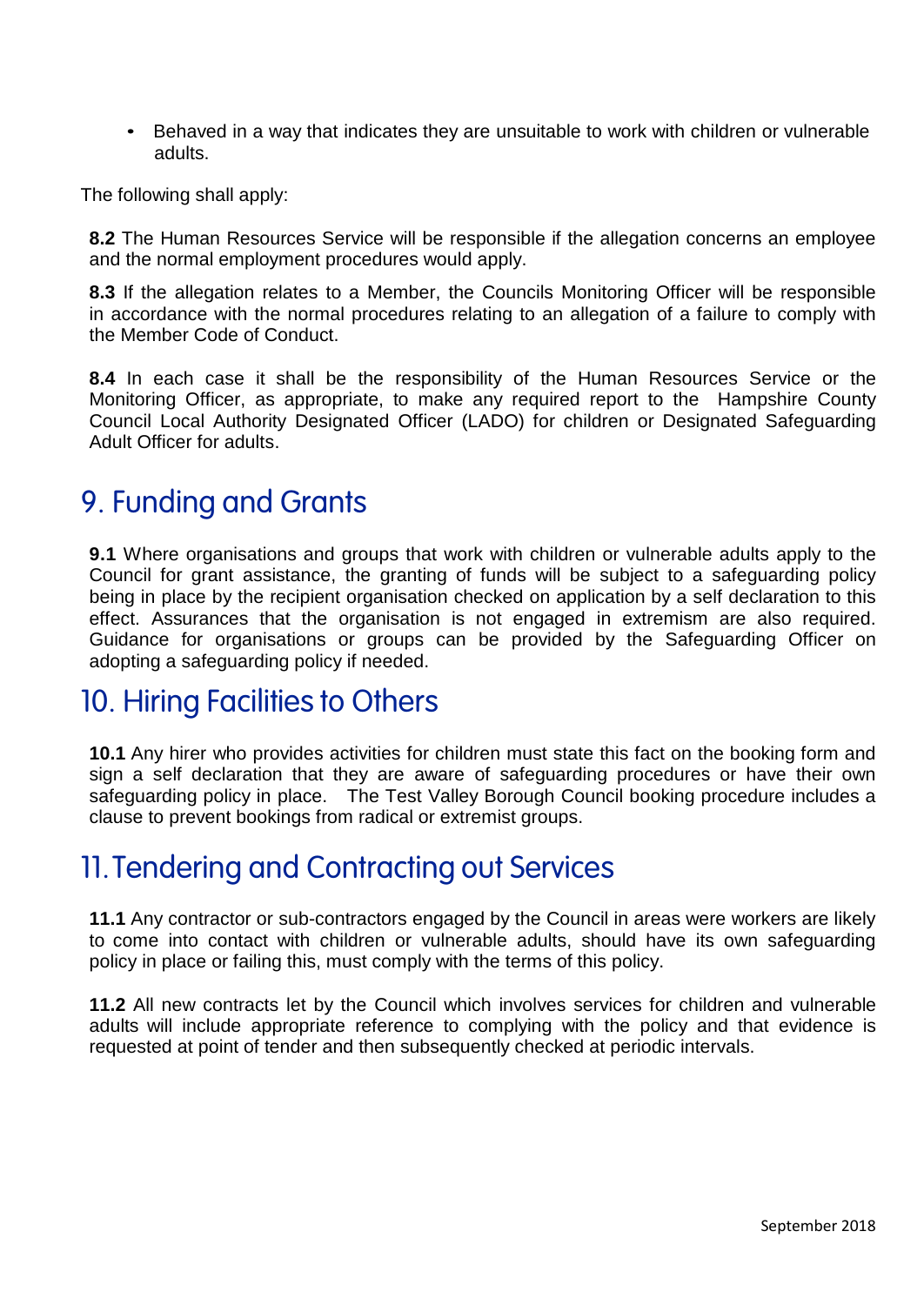# 12.Out of Hours Working

**12.1** It is recognised that employees, Members and volunteers work outside of office hours and therefore may have difficulties contacting the Safeguarding Officer. If there is an incident or allegations of abuse outside of office hours, this should be reported directly to the **Hants Direct Out of Hours (Children and Adults Services) Duty team on 0300 555 1373**.

**12.2** The employee, Member or volunteer should then complete the Safeguarding Children and Vulnerable Adults Report form (Appendix 1) and contact the Safeguarding Officer at the first opportunity.

**12.3** Any out of hours working undertaken by an employee should comply with Health and Safety and the Lone Working procedures.

## 13.Confidentiality

**13.1** TVBC will act in accordance with information sharing guidance and legislation.

**13.2** The legal principle that "the welfare of the child is paramount" means that the considerations of confidentiality that might apply to other situations within the Borough Council should not be allowed to override the right of the child to be protected from harm. The same applies to vulnerable adults where there is an immediate risk of harm but wherever possible consent from the adult must be obtained before a referral is made unless doing so places the individual at further risk.

**13.3** Every effort should be made to ensure that confidentiality is maintained for all concerned both when an allegation is made and whilst it is being investigated. (See the Council's Confidential Reporting Code for Employees procedure)

## 14.Record keeping

**14.1** Records should be stored securely and shared only with those who **need** to know. These procedures not only serve to protect children/ adults but also protect employees, Members, volunteers and the Council itself.

All written/electronic communications should be marked CONFIDENTIAL and sent only to the named person/s dealing with the case.

The importance of good record keeping in this area cannot be over stressed.

# 15.Complaints procedure

**15.1** It is important to maintain an open culture where employees, Members, volunteers, associated workers, children, vulnerable adults and parents/carers feel able to express concerns both about safeguarding children and vulnerable adults and concerns about issues of poor practice when dealing with children and vulnerable adults.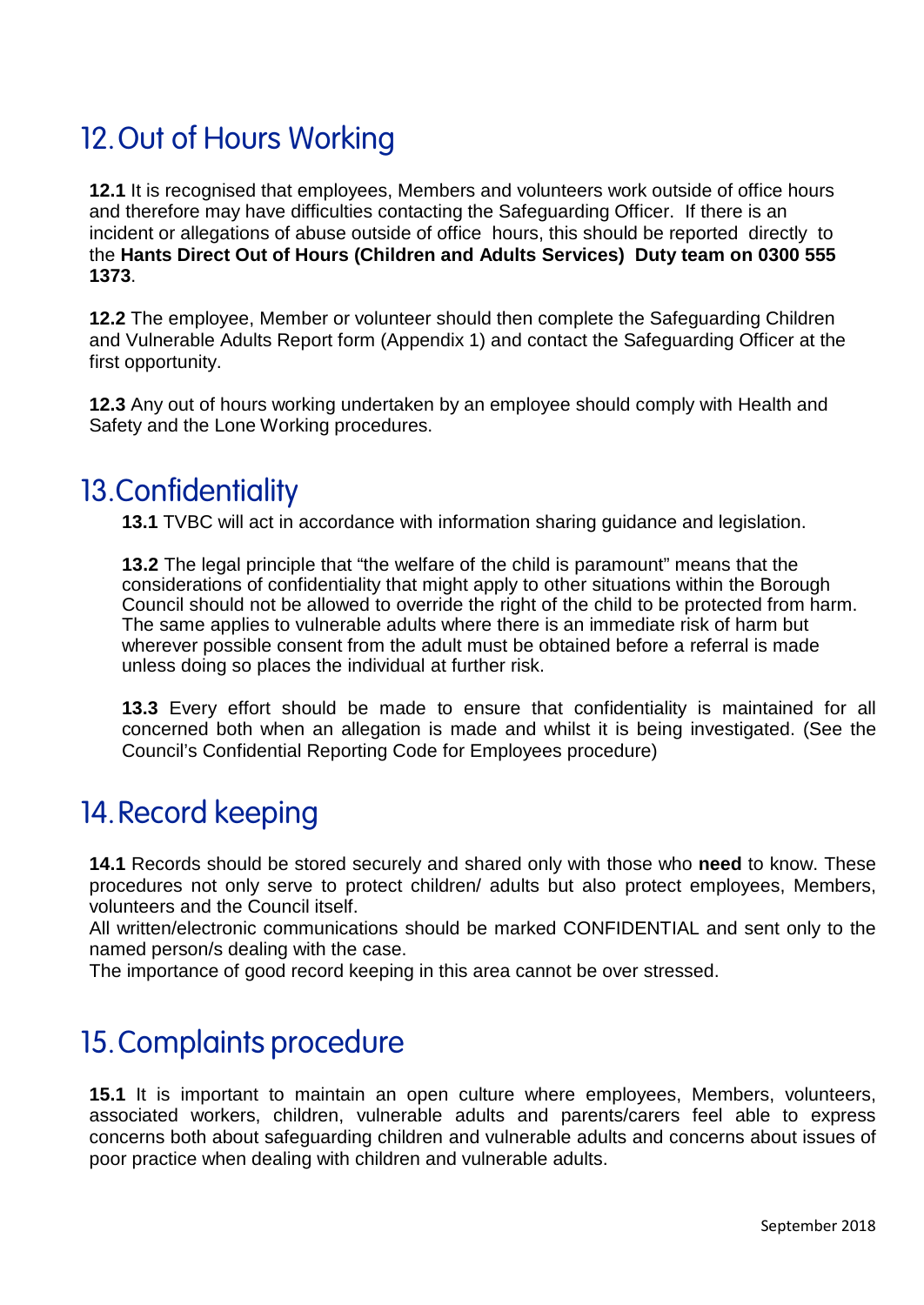Employees and Members can raise concerns about other employees or Members by following the Grievance Procedure or the Confidential Reporting Code for Employees or other appropriate procedure.

An easy to follow complaints procedure for members of the public including partners, volunteers and young people is available on the Council's website or from the Council Offices[.](http://www.testvalley.gov.uk/) [www.testvalley.gov.uk](http://www.testvalley.gov.uk/)

## 16.Recruitment

**16.1** Through its recruitment procedures for all employees and volunteers who work directly with children or vulnerable adults, Test Valley Borough Council will:

- Check for convictions for criminal offences against children and vulnerable adults in accordance with current legislation
- Explore each applicant's experience of working or contact with children or vulnerable adults prior to an appointment being made
- Obtain two references, one of which must be from a current or most recent employer. Qualifications and professional registration will also be verified prior to an appointment being made.
- Undertake any other pre-employment checks, for example confirmation of the applicant's right to work in the UK.

### 17.Training

**17.1** Test Valley Borough Council recognises that it has a commitment to ensure that all employees, Members and volunteers have a clear understanding of their roles and responsibilities when working with children and vulnerable adults. The Council's training process will help them to:

- Be able to recognise signs of abuse and what appropriate course of action should be taken in such circumstances.
- Have an understanding of the potential risks to themselves and ensure that good practice is adhered to at all time.
- Recognise the signs of improper behaviour from other employees, Members and volunteers and take appropriate action should this occur.
- Have an awareness of Prevent and the referral pathway to report concerns

**17.2** All employees who work directly or indirectly with children and vulnerable adults will be required to have training in the above areas at a level commensurate to their role.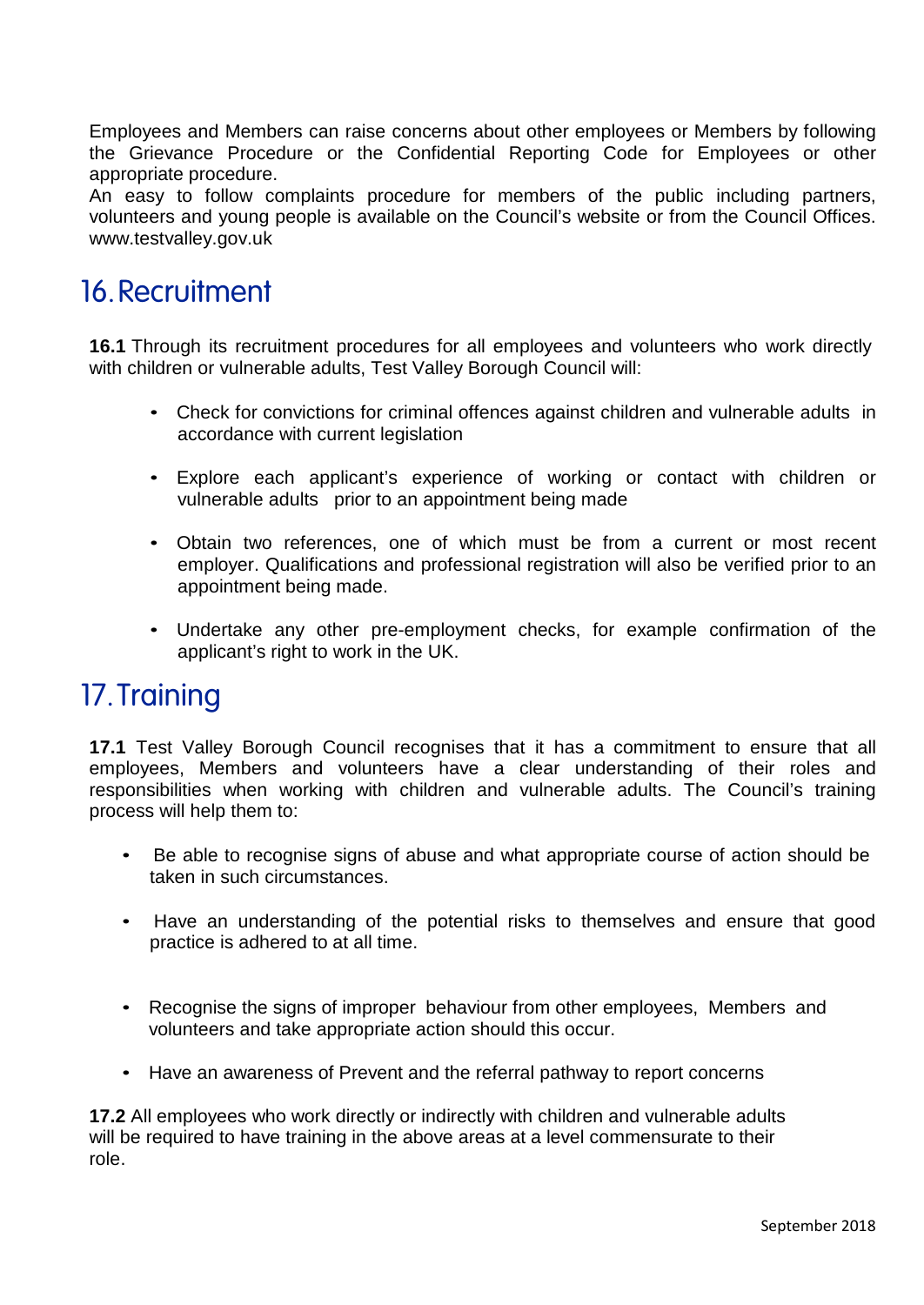**17.3** Training for Members and volunteers will be delivered in accordance to need and relevant guidance.

## 18.Safeguarding Children

#### **18.1. Recognising Child Abuse**

- Recognising child abuse is not easy and it is **not** the responsibility of employees, Members or volunteers to decide whether or not abuse has taken place or if a child is at significant risk, they do however have a responsibility to act if they have any concerns.
- Whilst any child or young person could be at risk of abuse, those with disabilities or who are care leavers have an increased risk of vulnerability. Therefore when working with these groups or their families Officers, Members and volunteers need to be mindful of this increased risk factor.

#### **18.2 Recognising What is Child Abuse**

There are four main forms of child abuse**\***

#### **Physical Abuse**

Physical abuse may involve actions such as hitting, shaking and burning as well as giving children alcohol, inappropriate drugs or poison. Physical abuse as well as being a deliberate act can be caused by an omission or failure to act to protect.

#### **Emotional Abuse**

Emotional abuse is a persistent lack of love and affection. A child may be constantly shouted at, threatened or taunted. This can make the child nervous and withdrawn. Other forms of emotional abuse include excessive overprotection and unrealistic pressure to succeed. Some level of emotional abuse is involved in all types of ill treatment of children although it may occur alone.

#### **Sexual Abuse**

Sexual abuse involves forcing or enticing the child or young person to take part in sexual activities whether or not the child is aware of, or consents to, what is happening. Sexual abuse can involve penetrative acts such as rape, buggery or oral sex or non-penetrative acts such as fondling. It may also involve non-contact activities such as showing pornographic material or encouraging children to behave in sexually inappropriate ways. This includes children and young people up to the age of 18 who are victims of Child Sexual Exploitation (CSE) or are missing or trafficked.

#### **Neglect**

Neglect is the persistent failure to meet a child's basic physical and or psychological needs. These needs include, for example, adequate food and warm clothing and also medical care. Children may be left alone unsupervised. Emotional neglect is when children are deprived of love and affection.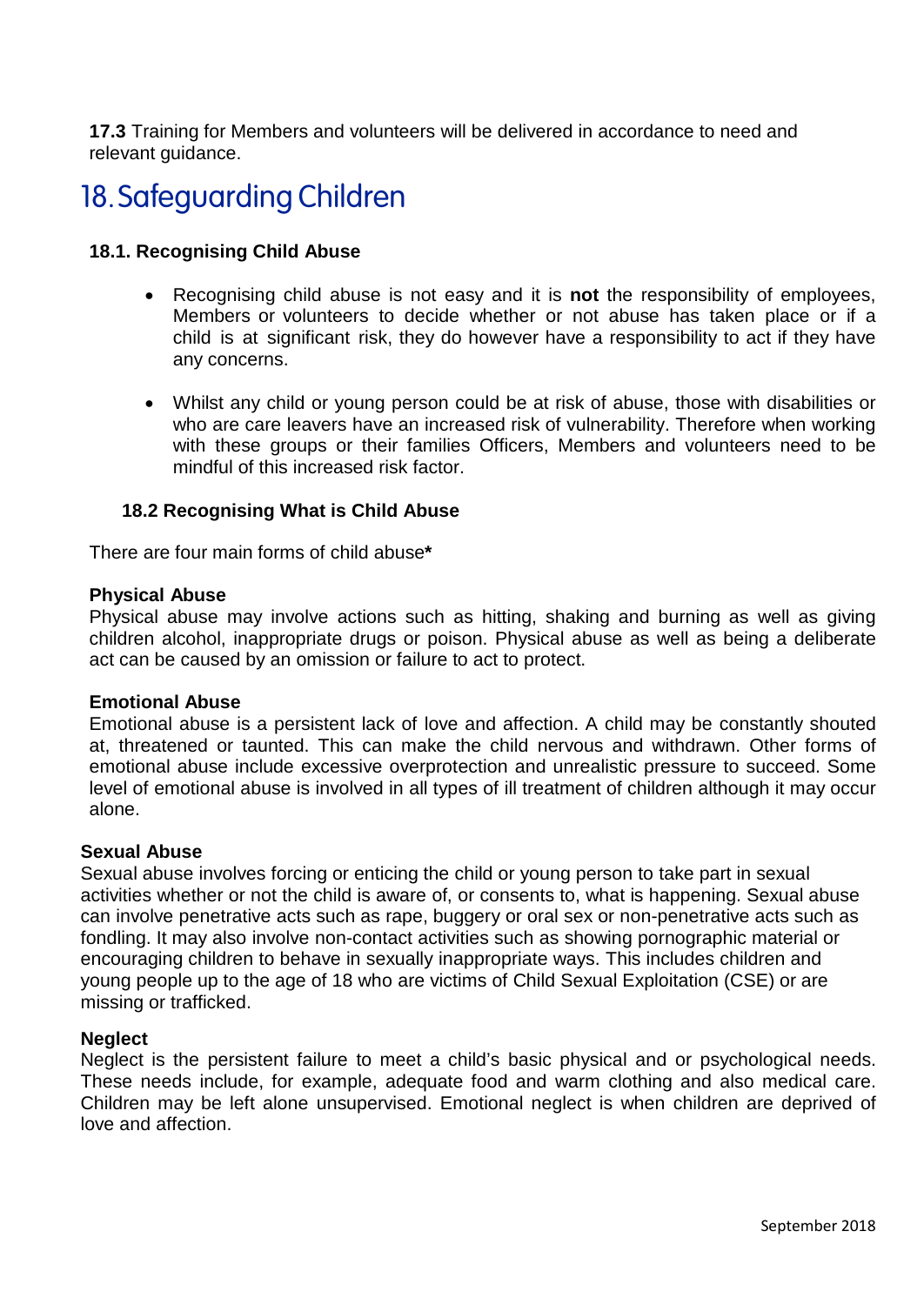#### **Missing, Exploited & Trafficked (MET)**

Children or young people can be exploited for criminal (CCE) and sexual (CSE) purposes and this occurs when an individual or group takes advantage of an imbalance of power to coerce, manipulate or deceive for a sexual or criminal activity

(a) in exchange for something the victim needs or wants

(b) for the financial or other advantage of the perpetrator or facilitator and/or

(c) through violence or threats of violence.

The victim may have been exploited even if the activity appears consensual. This does always involve physical contact and can take place through the use of technology.

Trafficking children relates to 'the recruitment, transportation, transfer, harboring or receipt of a person by means of threat, use of force, coercion, abductions, fraud, deception or abuse of power for the purpose of exploitation'. In order for the person to be recognised as a victim of trafficking, these three elements must be proven:

- Movement ( including within the UK)
- Control, through harm/ threat of harm or fraud
- For the purpose of exploitation

*\* (Working Together to Safeguard Children HM Gov 2018)*

#### **18.2 Indications that a child is being abused:**

- Unexplained or suspicious injuries such as bruises, cuts and burns particularly if situated on parts of the body not normally prone to such injuries.
- Injuries for which an explanation seems inconsistent.
- Fear of parents being approached about such injuries.
- Reluctance to get changed e.g. wearing long sleeves in hot weather.
- Flinching when touched or approached.
- A failure to thrive or grow
- Sudden speech disorders
- Difficulties in making friends
- The child is prevented from socialising.
- Sudden or unexplained changes in behaviour.
- Fear of being left with a specific person.
- Sexually explicit behaviour.
- Sexual knowledge beyond their age and developmental level.
- A distrust of adults particularly those with whom a close relationship would normally be expected.
- Constant hunger, sometimes stealing food.
- The child being dirty/smelly and unkempt.
- Loss of weight.
- Inappropriate dress for the conditions.
- Unexplained gifts/expensive hobbies/activities
- Access to illegal substances
- Missing/skipping school/home/events

**18.3** This list is by no means definitive and it is important to remember that many children will exhibit some of these indicators at some time and the presence of one or more should **not** be taken as proof that abuse is occurring.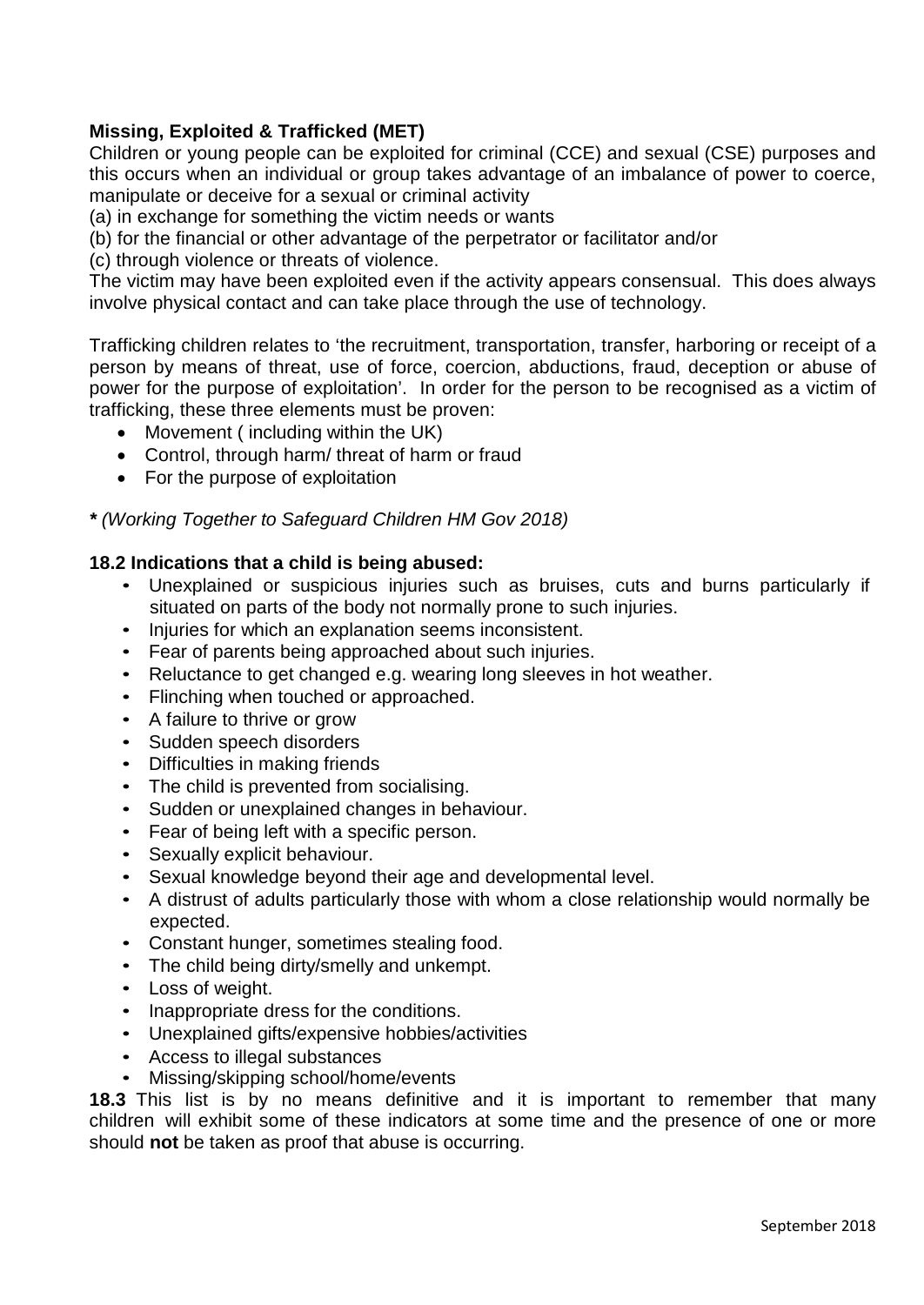**18.4** There may be other reasons for changes in behaviour such as a death in the family or the birth of a new baby. It is crucial that this is only a process of observation and that at no point in time should an employee, Member or volunteer feel that they should be actively seeking out abuse or an abuser.

**18.5** The responsibility of the employee, Member or volunteer is to ensure that if they have concerns about the welfare of a child they must report it and must **never** assume that others will do so.

## 19. Safeguarding Vulnerable Adults

#### **19.1 What is abuse of vulnerable adults?**

#### **Physical**

Hitting, slapping, pushing, kicking, misuse of medication, restraint or inappropriate sanctions.

#### **Sexual**

Rape, indecent exposure, sexual harassment, inappropriate looking or touching, sexual teasing or innuendo, sexual photography, subjection to pornography or witnessing sexual acts, indecent exposure and sexual assault or sexual acts to which the adult has not consented or was pressured into consenting.

#### **Psychological**

Emotional abuse, threats of harm or abandonment, deprivation of contact, humiliation, blaming, controlling, intimidation, coercion, harassment, verbal abuse, cyber bullying, isolation or unreasonable and unjustified withdrawal of services or supportive networks.

#### **Financial or material**

Theft, fraud, exploitation, pressure in connection with wills, property, inheritance or financial transactions, or the misuse or misappropriation of property, possessions or benefits.

#### **Neglect and acts of omission**

Ignoring medical or physical care needs, failing to provide access to appropriate health, social care, welfare benefits or educational services, with holding the necessities of life such as medication, adequate nutrition and heating.

#### **Discriminatory**

Racism, sexism or acts based on a person's disability, age or sexual orientation. It also includes other forms of harassment, slurs or similar treatment such as disability hate crime.

#### **Domestic abuse**

Psychological, physical, sexual, financial, emotional abuse and so called 'honour' based violence.

#### **Organisational abuse**

Neglect and poor care practice within a care setting such as a hospital or care home or in relation to care provided in someone's own home ranging from one off incidents to on-going illtreatment. It can be neglect or poor practice as a result of the structure, policies, processes and practices within a care setting.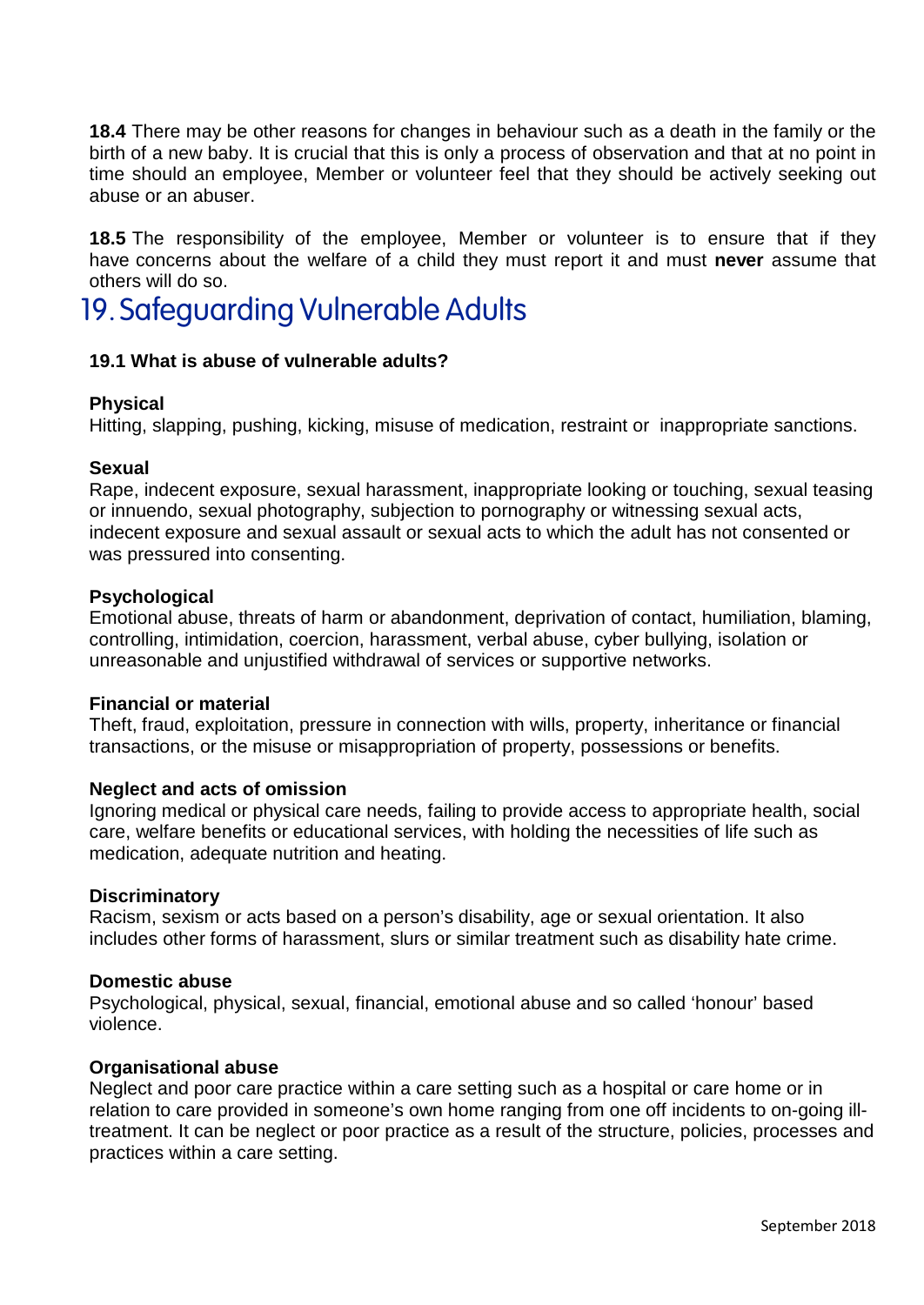#### **Modern slavery**

Encompassing slavery, human trafficking, forced labour and domestic servitude. Traffickers and slave masters use whatever means they have at their disposal to coerce, deceive and force individuals into a life of abuse, servitude and inhumane treatment.

#### **Self-Neglect**

Covers a wide range of behaviours including neglecting to care for one's personal hygiene, health or surroundings and also includes behaviour such as hoarding.

### 20 Procedures for Safeguarding Children and Vulnerable Adults

**20.1** These procedures seek to ensure that all employees Members and volunteers have a clear understanding of their responsibilities when working with children and vulnerable adults.

**20.2** See flowchart summarising the procedures for responding to suspicions of abuse against children or vulnerable adults or other concerns relating to the protection of children and vulnerable adults (Appendix 2.0)

### 21. Responding to allegations and suspicions of abuse to children or vulnerable adults.

**21.1** If a child or adult discloses abuse to you directly you must:

- Stay calm.
- Listen carefully.
- Find an appropriate, early opportunity to explain that it is likely that the information will need to be shared. Do not promise to keep secrets.
- Allow the child/adult to talk and at their own pace and in their own words.
- Ask questions for clarification only and at all times avoid asking questions that suggest a particular answer.
- Reassure the child/adult that they have done the right thing in telling you.
- Tell them what you will do next and with whom the information will be shared.
- Record in writing what was said using the childs'/adults' own words as soon as possible. Note the date and time, any names mentioned and to whom the information was given. Ensure that this record is signed and dated.
- Relay this information as soon as possible to the Safeguarding Officer, Manager or Head of Service in accordance with the Council's Confidential Reporting Code for Employees.
- All reports should be made using the Safeguarding Children and Vulnerable Adults report form which can be found on Trout Face/forms and requests/safeguarding report form.

#### **Ref: Safeguarding Children and Vulnerable Adults Report form (Appendix 1)**

**21.2** Remember that it is important that everyone at Test Valley Borough Council is aware that the person who first encounters a case of alleged or suspected abuse is **not** responsible for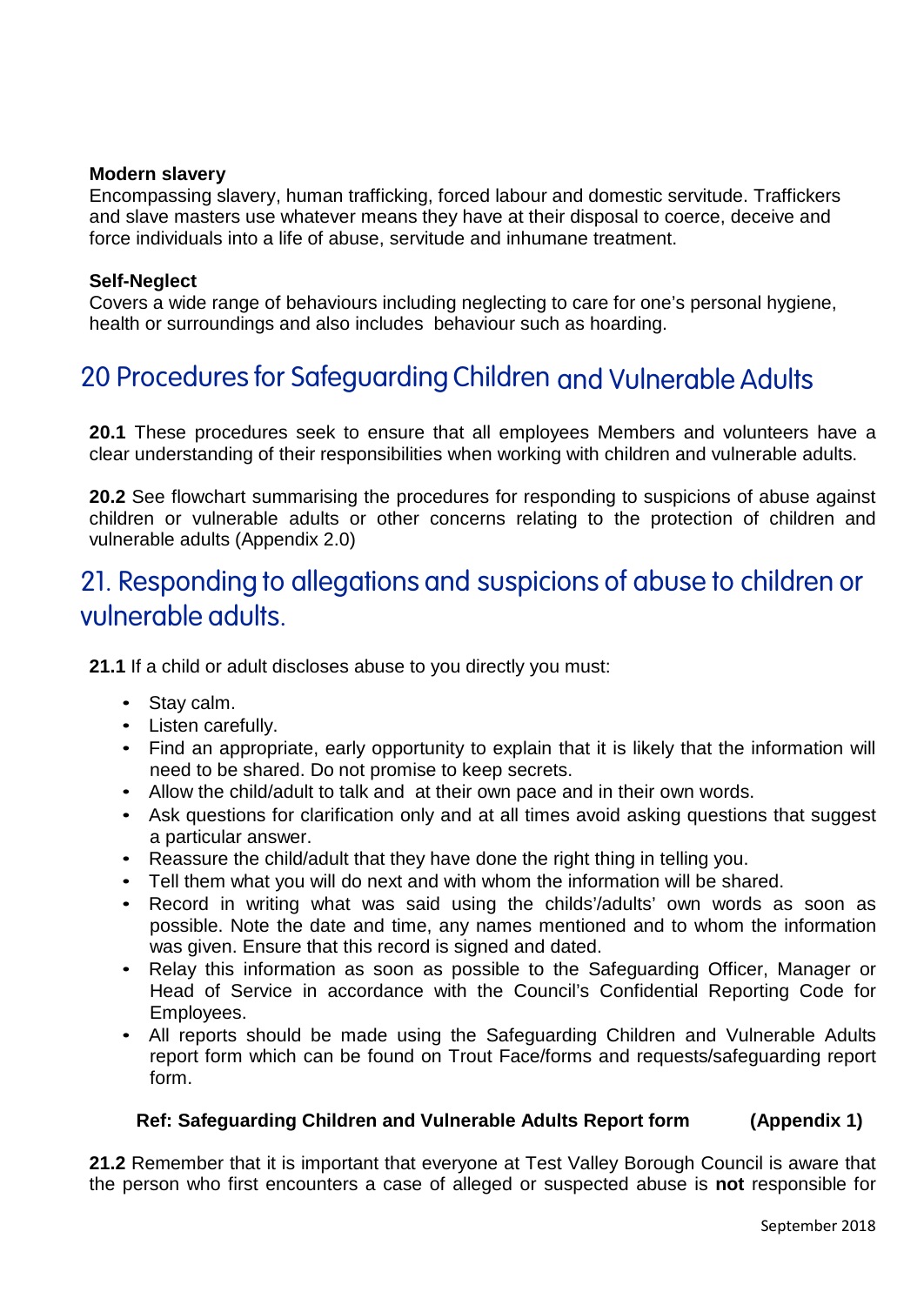deciding whether or not abuse has occurred. This is the task of the professional agencies following a referral to them of a concern about a child or vulnerable adult.

**If you think a child or a vulnerable adult is in immediate danger then always contact the Police on 999. Report your actions to your line manager who should in turn pass the information onto the Safeguarding Officer.**

### 22. Responding to suspicions that an employee, Member or volunteer may be abusing a child or vulnerable adult or not following the Code of Conduct and Good Practice.

**22.1** Any employee, Member or volunteer who suspects that a colleague may be abusing children/ vulnerable adults or in any way behaving inappropriately, should act on their suspicions. Action should also be taken if it is felt that colleagues are not following the codes of conduct set out in this document. This action will serve not only to protect children/ or vulnerable adults but also colleagues from false accusations.

- Write down the details of the incident following the guidelines in this policy.
- Pass this report to your manager at the earliest opportunity.
- The manager should then take appropriate action to ensure the safety of the child/ adult and of any other child/adult who may be at risk.
- The matter should then be discussed with the Monitoring Officer and if necessary the Safeguarding Officer and HR, who will then consider whether the matter is an issue relating to poor practice or to child / adult abuse.
- If the matter relates to poor practice, procedures relating to misconduct should be followed. If the matter relates to child / adult abuse the matter should be referred to Children or Adult Services who may involve the Police, and the employee suspended pending the outcome of an internal investigation into the allegations.

**22.2** Test Valley Borough Council acknowledges that this is an extremely sensitive issue and assures all employees and persons working on its behalf that it will fully support and protect anyone, who in good faith, reports a concern that a colleague is, or may be, abusing a child or vulnerable adult.

## 23. Safeguarding Code of Conduct and Good Practice

**23.1** These guidelines are designed not only to protect children and vulnerable adults but also to protect employees, Members and volunteers from situations where false allegations may occur.

**23.2** Employees, Members and volunteers must**:**

- Treat all children and vulnerable adults and their possessions with respect.
- Provide an example of good conduct they wish others to follow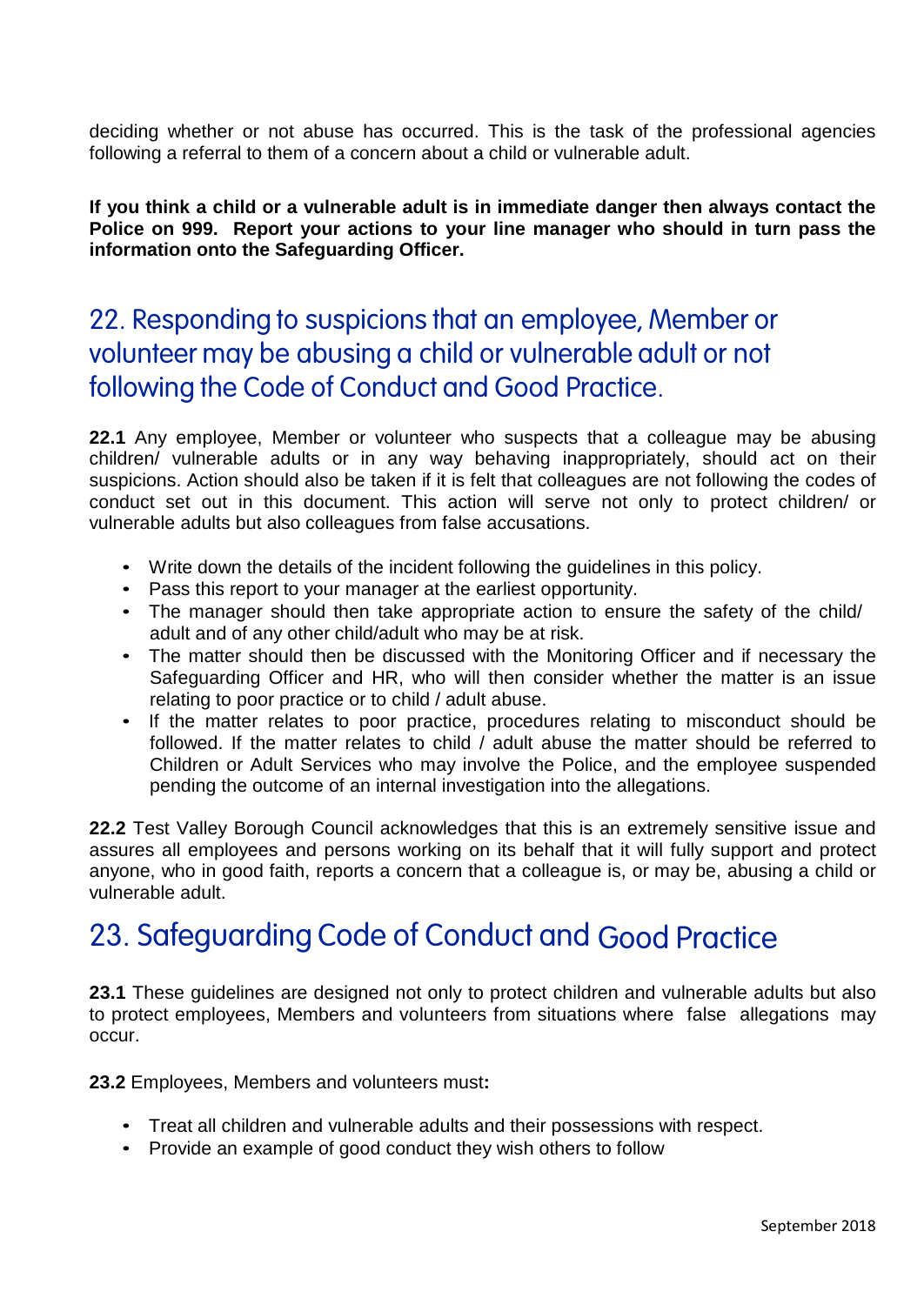- Ensure that whenever possible there is more than one adult present during activities with children and vulnerable adults or that at least they are within the sight or hearing of others
- Respect the child/vulnerable adult's right to personal privacy and encourage them to feel comfortable enough to point out attitudes or behaviour they do not like.
- Remember that someone else might misinterpret their actions, no matter how well intentioned.
- Be aware that physical contact with a child or vulnerable adult may be misinterpreted and be mindful of why, how and where they make physical contact .
- Recognise that special caution is required when discussing sensitive issues
- Challenge unacceptable behaviour and report all allegations/suspicions of abuse.
- Be identifiable and have their photo ID card at all times
- Keep the child's or vulnerable adult's needs first and performing outcomes second.

**23.3** Employees, Members and volunteers must **not:**

- Have inappropriate physical or verbal contact with children or vulnerable adults
- Make sexually suggestive comments, even in fun
- Make derogatory remarks or gestures in front of children or vulnerable adults
- Jump to conclusions about others without checking the facts
- Exaggerate or trivialise child or vulnerable adult abuse issues
- Show favoritism to individuals
- Ask people to do things that are potentially dangerous, illegal or otherwise unreasonable.
- Allow bullying
- Let allegations a child or vulnerable adult makes be ignored or go unrecorded
- Take chances when common sense, policy or practice suggests a more prudent approach.
- Take children or vulnerable adults alone on a vehicle journey unless in an emergency or with parental consent.
- Take children/ vulnerable adults to their home.
- Meet up with children / vulnerable adults outside of their work with Test Valley Borough Council unless it is with the full consent and knowledge of the person's parents / carers and their manager.
- Never enter a house when a child is in there on their own.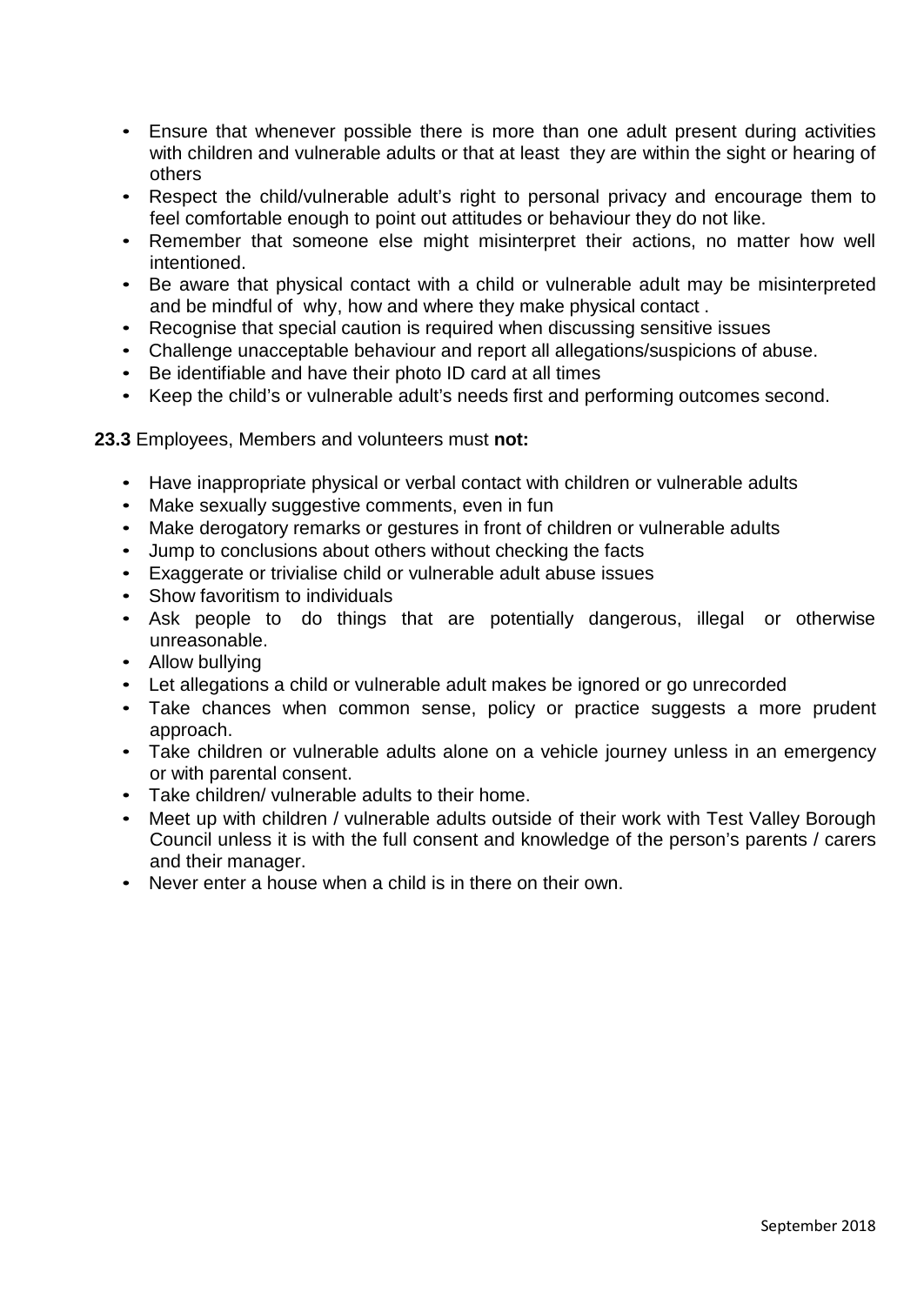# 24. Personal Care

It may sometimes be necessary for employees/volunteers to do things of a personal nature for children or vulnerable adults, particularly if they are very young or disabled. These tasks should only be carried out with the full understanding and consent of the parents/carers. If an emergency situation arises that requires this type of help then parents/carers should be fully informed as soon as it is reasonably possible.

### 25. Legislation /Guidance

The Children Act 2004 Working Together to Safeguard Children 2018 Information Sharing Advice for practioneers – A guide to interagency working HM Gov 2018 The Care Act 2014 The Role of District Councils in Safeguarding Adults (LGI&D Aug 2010) The Counter-Terrorism & Security 2015

# 26. Useful Contacts and sources of information

**To report your concerns or to talk to a duty social worker regarding child protection call HantsDirect (Childrens Services)** 0300 555 1384 (office hours) 0300 555 1373 (out of hours) Professionals Line 01329 225379

[www.hants.gov.uk/childrens-services](http://www.hants.gov.uk/childrens-services)

**To report your concerns or to talk to a duty social worker regarding vulnerable adults call HantsDirect (Adult Services)** 0300 555 1386 (office hours) 0300 555 1373 (out of hours) Professionals Line 01329 225378

[www.hants.gov.uk/adult-services](http://www.hants.gov.uk/adult-services)

| Police (non emergency)                     | 0845 045 45 45 |                       |
|--------------------------------------------|----------------|-----------------------|
| <b>NSPCC Child Protection Helpline</b>     | 0800 800 5000  | www.nspcc.org.uk      |
| ChildLine                                  | 0800 1111      | www.childline.org.uk  |
| Elder Abuse Response helpline 0808 8088141 |                | www.elderabuse.org.uk |

Respond – for people with learning difficulties 0808 8080700 [www.respond.org.uk](http://www.respond.org.uk/)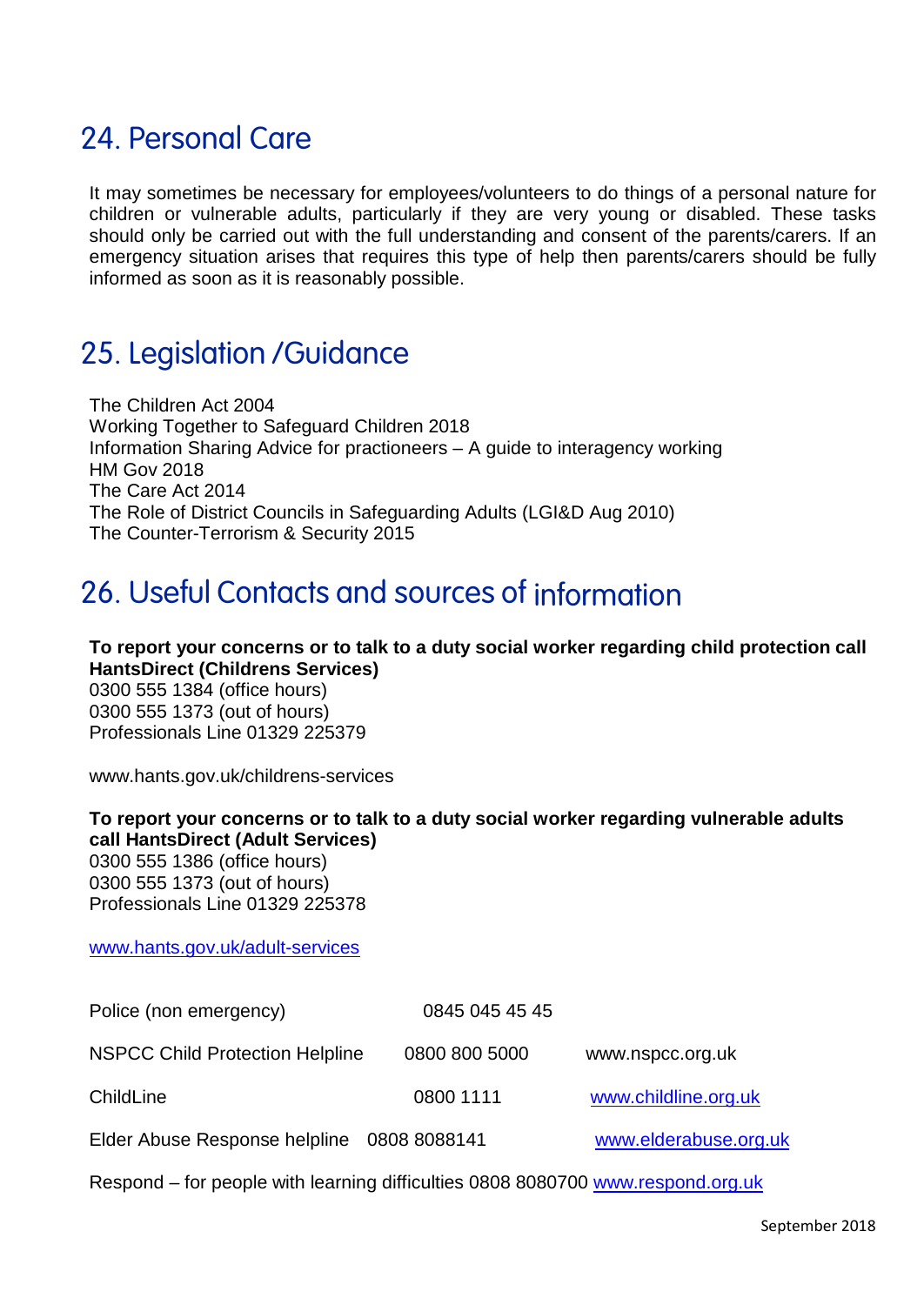**NOTE It is not the role of the Council to decide whether a child or adult has been abused or not. This is the task of Children or Adult Services, who have the legal responsibility. It is however, everybody's responsibility to ensure that concerns are shared and appropriate action taken**

Should an employee feel they require support following their involvement with a safeguarding concern, information on the **Test Valley Employee Support Service** can be found on the Councils intranet (under Employee Information) The Employee Support Service offers you the chance to speak to a fully qualified and experienced counsellor **in complete confidence** to help resolve problems, find solutions and ease any difficulties you may be having.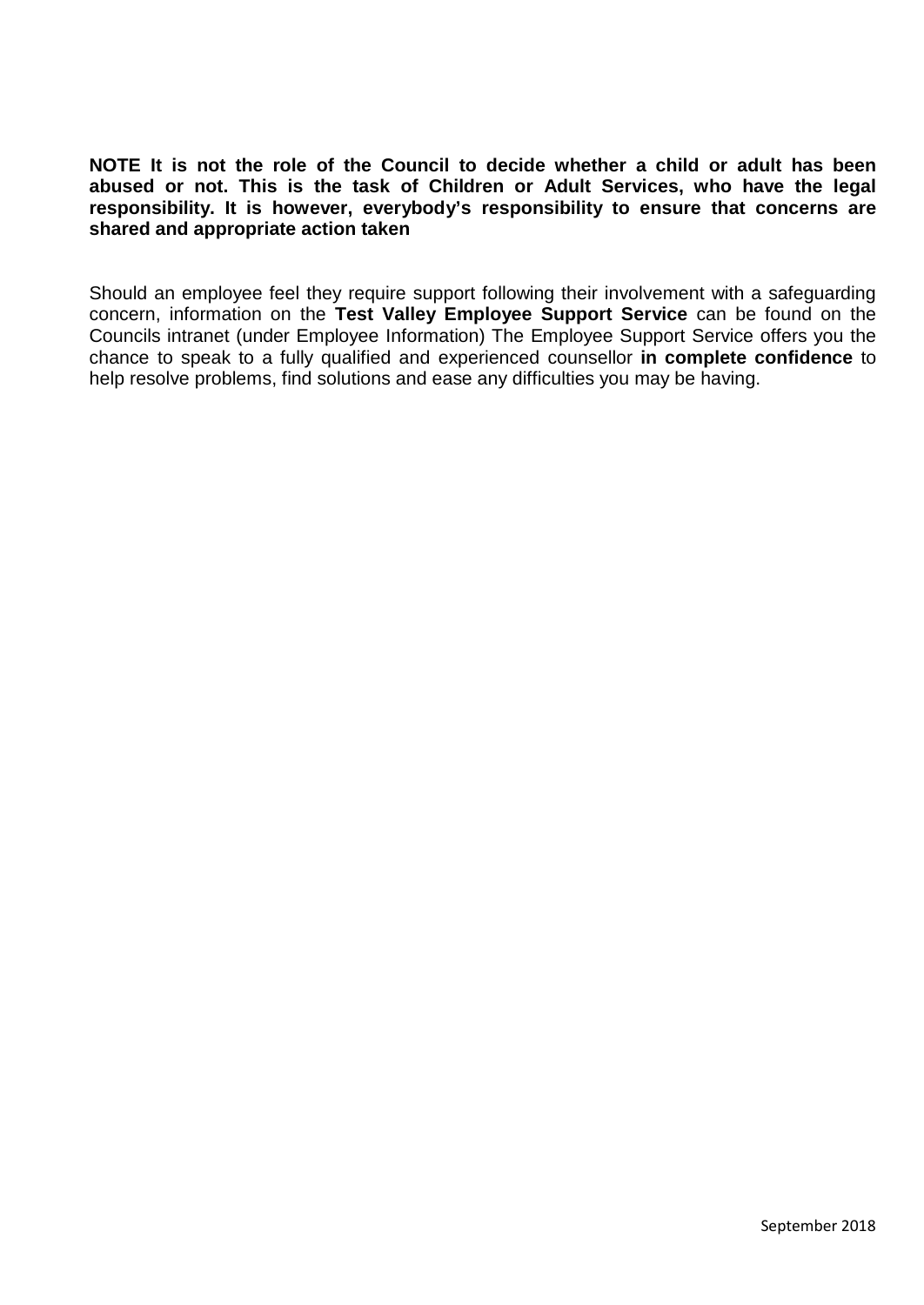### **Appendix 1 Test Valley Borough Council**

#### **Example of the Safeguarding Child and Vulnerable Adult Report Form This form can be found on Trout Face under e-forms and MUST be submitted as an electronic form only**

**Please provide as much information as possible**

| <b>Your Name:</b>                                        |  |  |  |  |
|----------------------------------------------------------|--|--|--|--|
|                                                          |  |  |  |  |
|                                                          |  |  |  |  |
| <b>Your Position:</b>                                    |  |  |  |  |
|                                                          |  |  |  |  |
| <b>Child/adults' Name:</b>                               |  |  |  |  |
|                                                          |  |  |  |  |
| <b>Child/adults' Address:</b>                            |  |  |  |  |
| <b>Child/adults' Date of Birth:</b>                      |  |  |  |  |
| (or approximate age)                                     |  |  |  |  |
| Ethnicity of child/adult ( if known)                     |  |  |  |  |
|                                                          |  |  |  |  |
| Name (s) and address of parent/carer:<br>(if applicable) |  |  |  |  |
|                                                          |  |  |  |  |
|                                                          |  |  |  |  |
| Name of school (if applicable):                          |  |  |  |  |
|                                                          |  |  |  |  |
| Date and time of disclosure:                             |  |  |  |  |
|                                                          |  |  |  |  |
|                                                          |  |  |  |  |
| <b>Your Observations:</b>                                |  |  |  |  |
|                                                          |  |  |  |  |
|                                                          |  |  |  |  |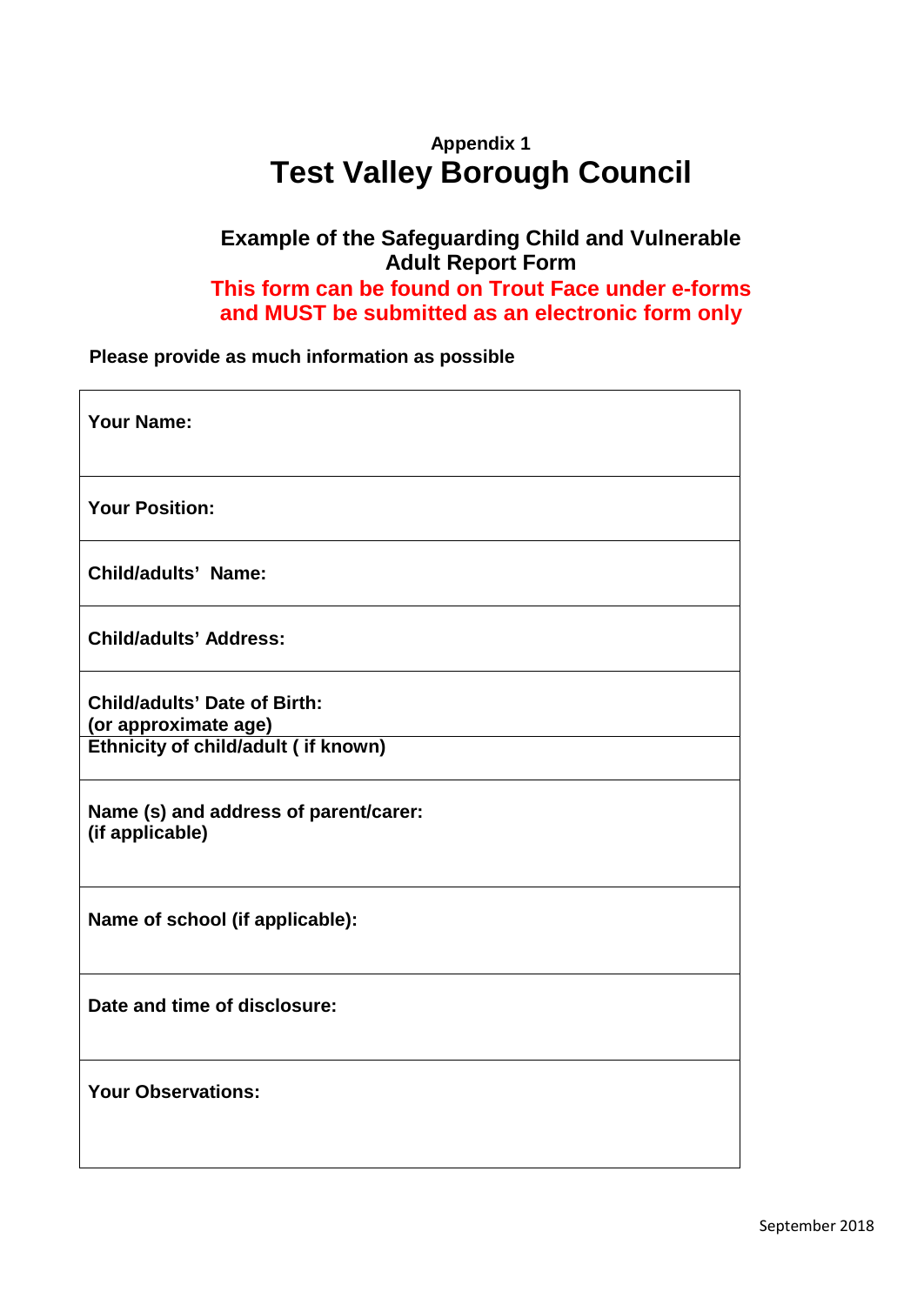#### **Record Form A – A Disclosure of Abuse to a Child or Vulnerable Adult**

 $\overline{1}$ 

 $\overline{\phantom{a}}$ 

| Exactly what the child/adult said and what you said:                                                |  |  |  |  |
|-----------------------------------------------------------------------------------------------------|--|--|--|--|
|                                                                                                     |  |  |  |  |
|                                                                                                     |  |  |  |  |
|                                                                                                     |  |  |  |  |
|                                                                                                     |  |  |  |  |
|                                                                                                     |  |  |  |  |
|                                                                                                     |  |  |  |  |
|                                                                                                     |  |  |  |  |
|                                                                                                     |  |  |  |  |
|                                                                                                     |  |  |  |  |
| Remember to record details in the person's own words. Continue on a<br>separate sheet if necessary. |  |  |  |  |
| Action taken so far:                                                                                |  |  |  |  |
|                                                                                                     |  |  |  |  |
|                                                                                                     |  |  |  |  |
| Date:                                                                                               |  |  |  |  |
|                                                                                                     |  |  |  |  |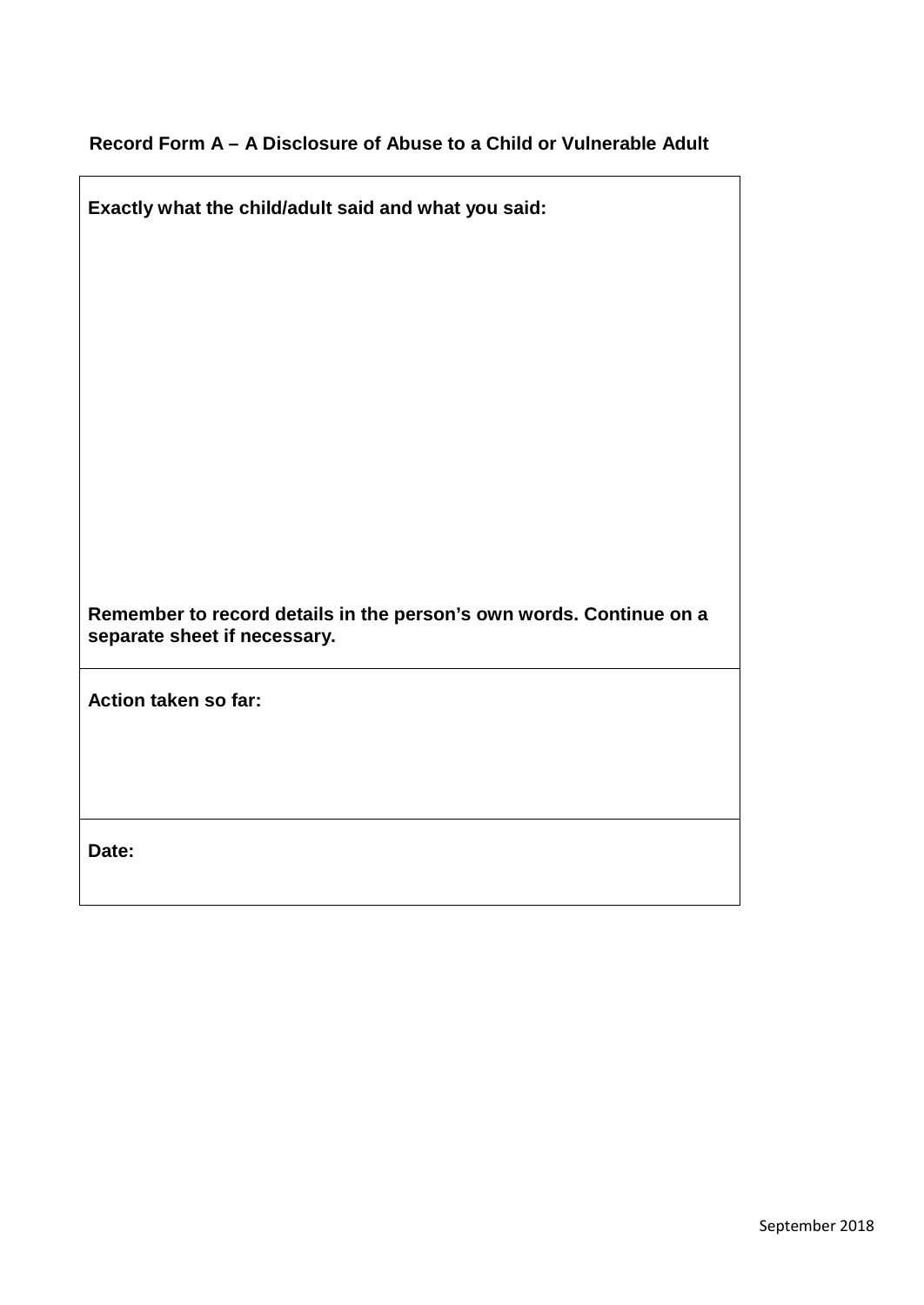#### **Record Form A – A Disclosure of abuse to a Child of Vulnerable Adult**

| <b>Consultation and investigation undertaken:</b> |                             |             |  |  |
|---------------------------------------------------|-----------------------------|-------------|--|--|
|                                                   |                             |             |  |  |
|                                                   |                             |             |  |  |
|                                                   |                             |             |  |  |
|                                                   |                             |             |  |  |
|                                                   |                             |             |  |  |
|                                                   |                             |             |  |  |
|                                                   |                             |             |  |  |
| <b>Decision made:</b>                             | <b>No Further Action</b>    | $\mathbf O$ |  |  |
|                                                   | <b>Continued Monitoring</b> | $\mathbf O$ |  |  |
|                                                   | <b>Formal Referral</b>      | N           |  |  |
| Date:                                             |                             |             |  |  |
| <b>Details:</b>                                   |                             |             |  |  |
|                                                   |                             |             |  |  |
|                                                   |                             |             |  |  |
|                                                   |                             |             |  |  |

**Record A – A Disclosure of abuse to a Child or Vulnerable Adult**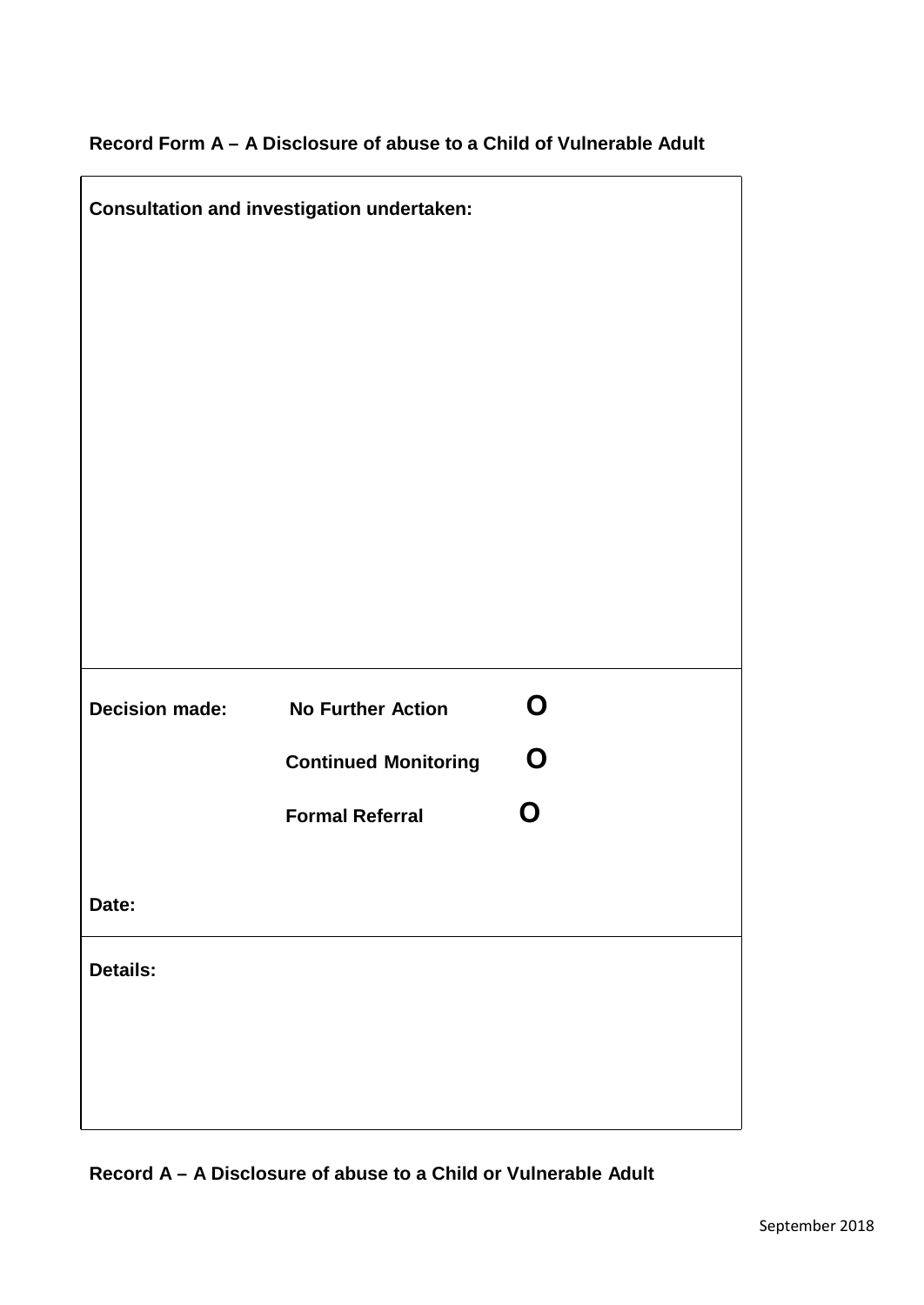**Details of Formal Referral: (Including the agency to which the case is being referred and a contact name with the agency, date of referral)**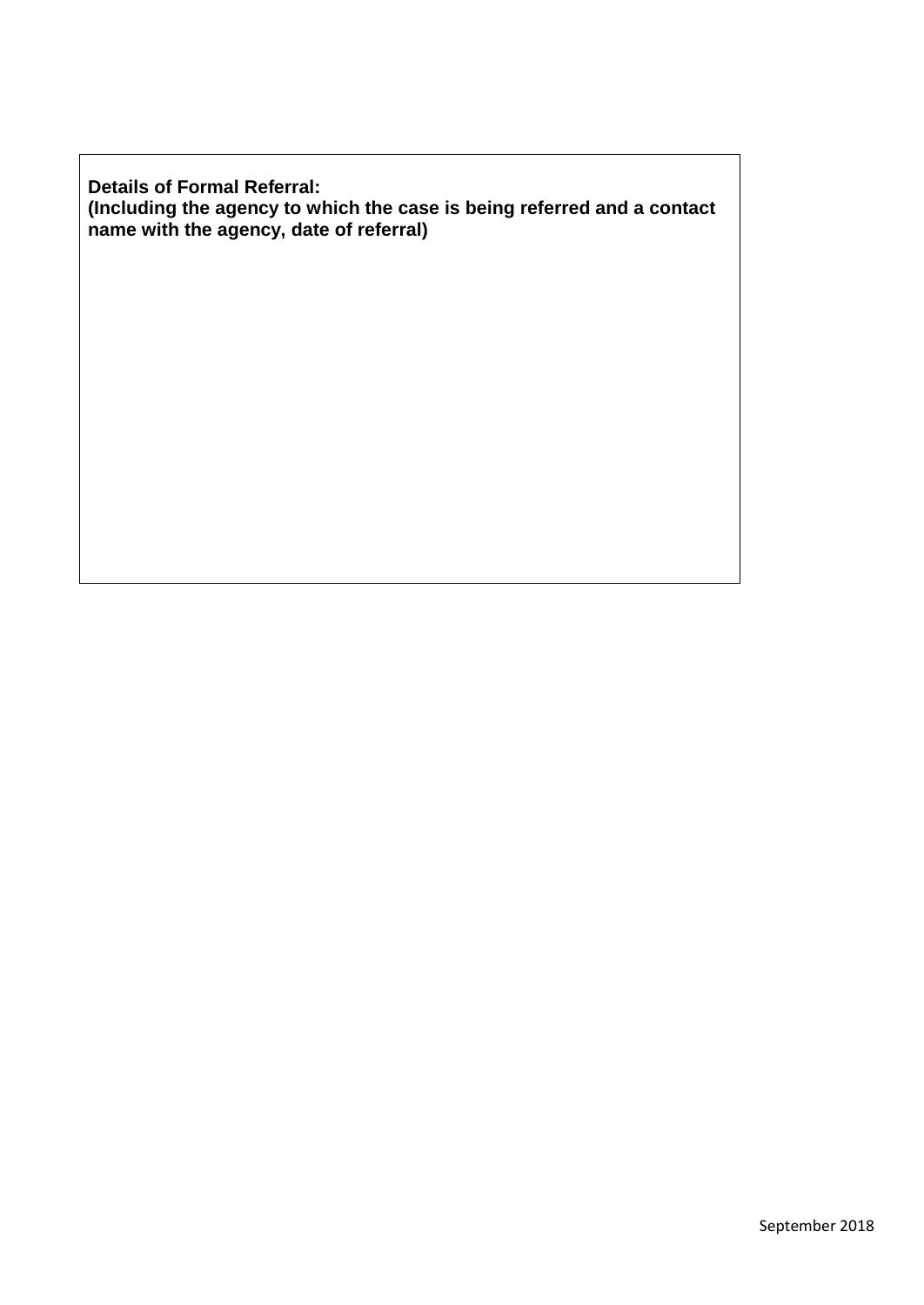Appendix 2 Reporting flowchart



If you need any help or support as a result of the concern, please speak with your manager or one of the safeguarding team. **You can also contact the Employee Support Service.**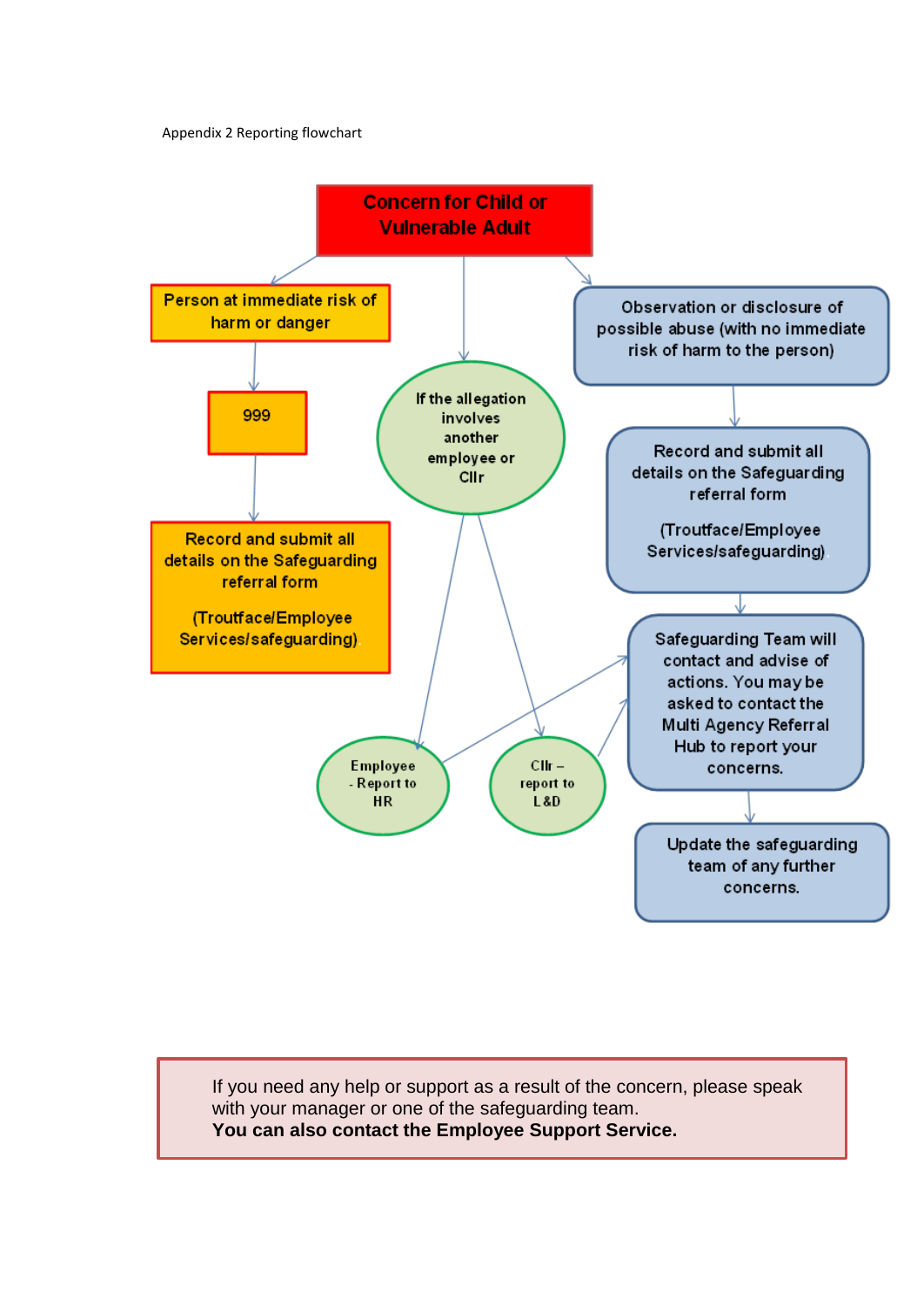#### **Serious Case Review /Internal Management Review procedure for TVBC (Appendix 3)**

A Serious Case Review (SCR) or an Safeguarding Adult Review (SAR) takes place a when a person dies, sustains a life-threatening injury, permanent impairment of health or development or a number of other circumstances (listed below). The prime purpose of the review is for agencies and individuals to learn lessons to improve the way in which they work both individually and collectively to safeguard and promote the welfare of children and adults.

A SCR is always instigated by the Hampshire Safeguarding Childrens Board (HSCB) as a result of the following:

• When a child dies (including death by suspected suicide), and abuse or neglect is known or suspected to be a factor in the death.

Additionally, HSCB may decide to conduct a SCR whenever a child has been seriously harmed in the following situations:

- A child sustains a potentially life- threatening injury or serious and permanent impairment of physical and mental health and development through abuse or neglect;
- A child has been seriously harmed as a result of being subjected to sexual abuse;
- A parent has been murdered and a domestic homicide review is being initiated under the Domestic Violence Act 2004;
- A child has been seriously harmed following a violent assault perpetrated by another child or an adult;
- The case gives rise to concerns about the way in which local professionals and services worked together to safeguard and promote the welfare of children. This includes inter-agency and inter-disciplinary working.

A Safeguarding Adult Review would instigated by the Hampshire Safeguarding Adult Board when they become aware of or suspect that an adult with care and support needs has dies or been significantly harmed as a result of abuse or neglect.

#### **Process**

The Chief Executive or Safeguarding Officer TVBC would be notified by the HSCB/HSAB that a person living within their area is subject of a review and that the designated officer (the Safeguarding Officer as the trained SCR author) will need to initiate an Internal Management Review (IMR)

The IMR is a chronology and written account of each Services involvement with the named person, their family or care provider. The terms of reference of the IMR will be clearly stated by the HSCB/HSAB at onset as to the level, extent and time scale the IMR must cover.

**As soon as TVBC receive notification of the need to carry out an IMR all files, written or electronic or any other type of documentation pertaining to the child or adult must be secured (electronic files to be made 'read only' by all) and access given to the Safeguarding Officer.**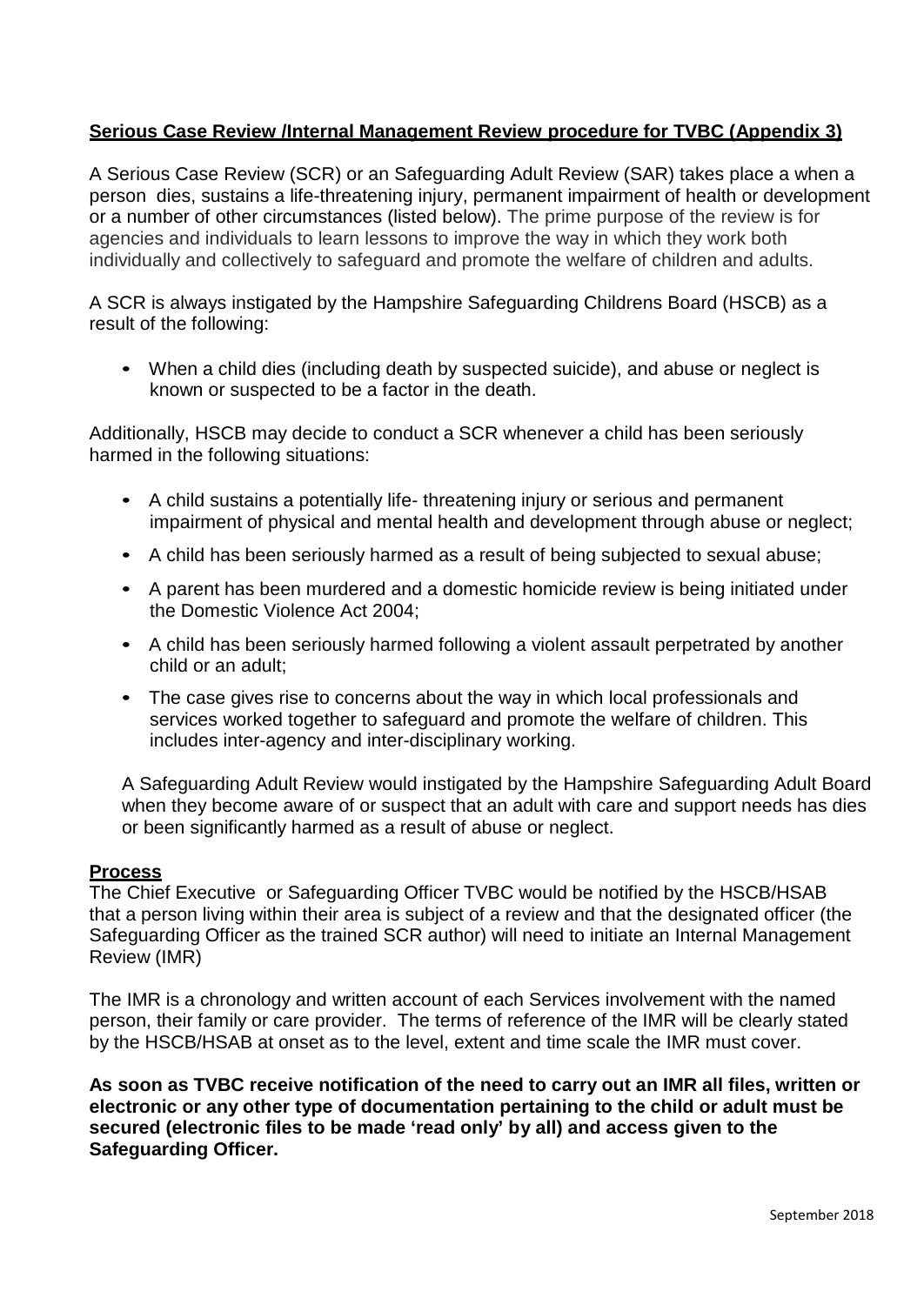Staff involved need to be assured that the is not about placing blame or finding fault but a process to find out what lessons can be learnt and if any procedures need to be improved to prevent the reoccurrence of the same circumstances.

The SCR /SAR overview report and the IMR will be used to produce an executive summary. The content of the executive summary will be suitably anonymised in order to protect the identity of children, relevant family members and others and to comply with the Data Protection requirements. . The executive summary should, however, include the names of the Chair, , the overview report author, and the job titles and employing organisations of all the Panel members. The content of the summary will also include information about the review process, key issues arising from the case, the recommendations and the action plan (including any actions that have been completed).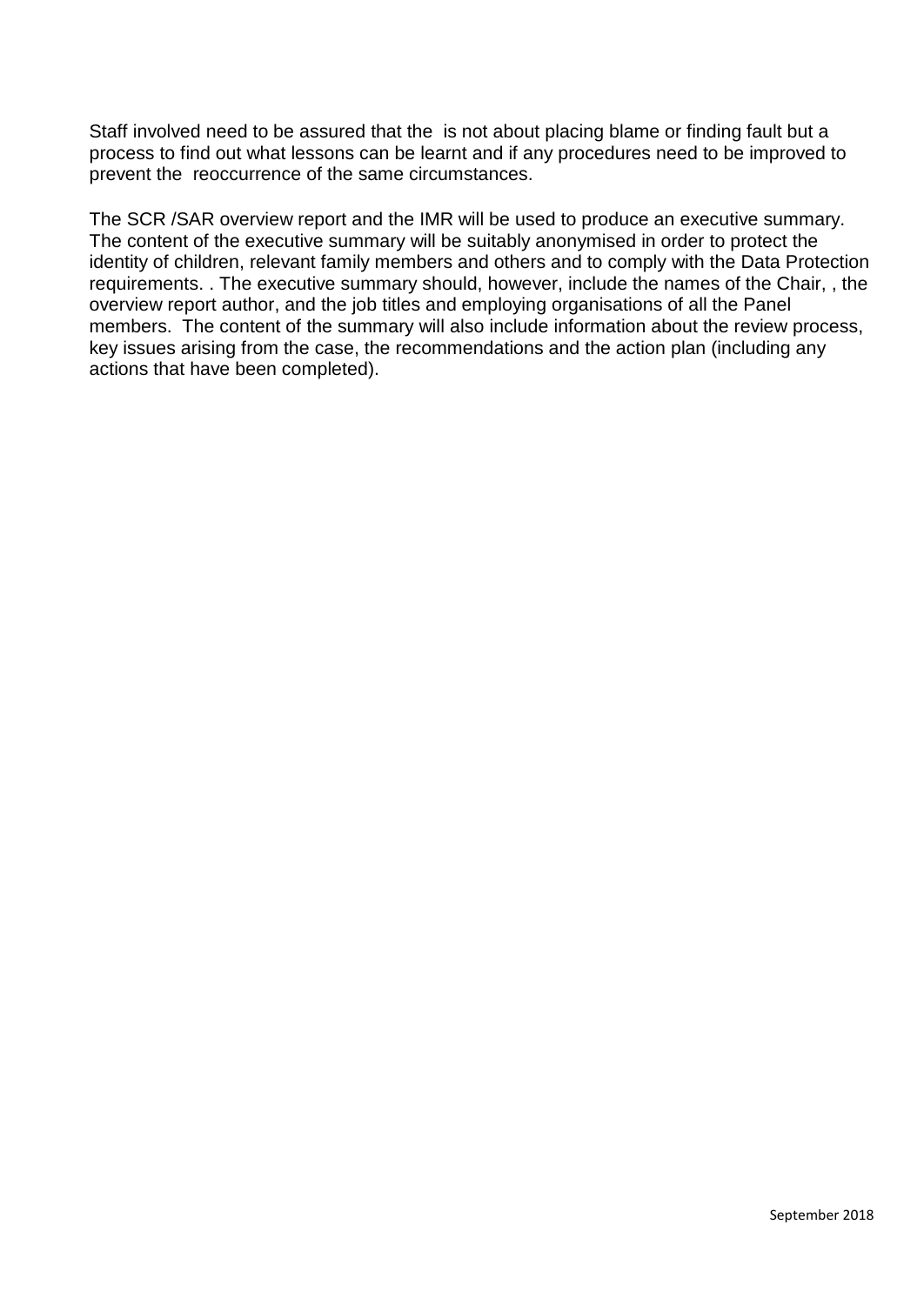#### **Test Valley Borough Council (Appendix 4) Children out of school Guidance**

All school aged children should be in school during term time unless accompanied by a responsible adult. This guidance outlines the responsibility and actions that employees must take if they see a situation where a child or young person may be putting themselves or others **at risk of harm.**

If the child/group appears to be behaving in a way that causes concern or they are putting themselves or others at risk of harm and if

- You suspect drug or alcohol use
- Anti- social behaviour (vandalism, bullying or intimidation) is taking place

**You must call the Police on the 101 stating clearly what you have seen. Call 999 if you feel it is an emergency and ask for the appropriate emergency service. Under Section 16 of the Crime & Disorder Act 1998, the Police have a duty to deal with such situations.** 

Your action must also be reported to your line manager at the first opportunity. Actions of an employee will be supported by the Council in accordance with the Safeguarding Children and Vulnerable Adults Policy where an employee is acting in good faith and responding to a concern.

You do not have to approach the child, young person or group as this is not your responsibility and you may be putting yourself at risk, but you should act quickly and report as above.

If you are in any doubt, always act on the side of caution and report your concern and let the correct authorities decide if any further action is required.

This type of information sharing will also help to identify areas of hotspots for truancy and action can then be taken by relevant agencies to tackle this problem.

Your actions may prevent a child or young person from coming to harm. For more information contact the Councils Safeguarding Officer.